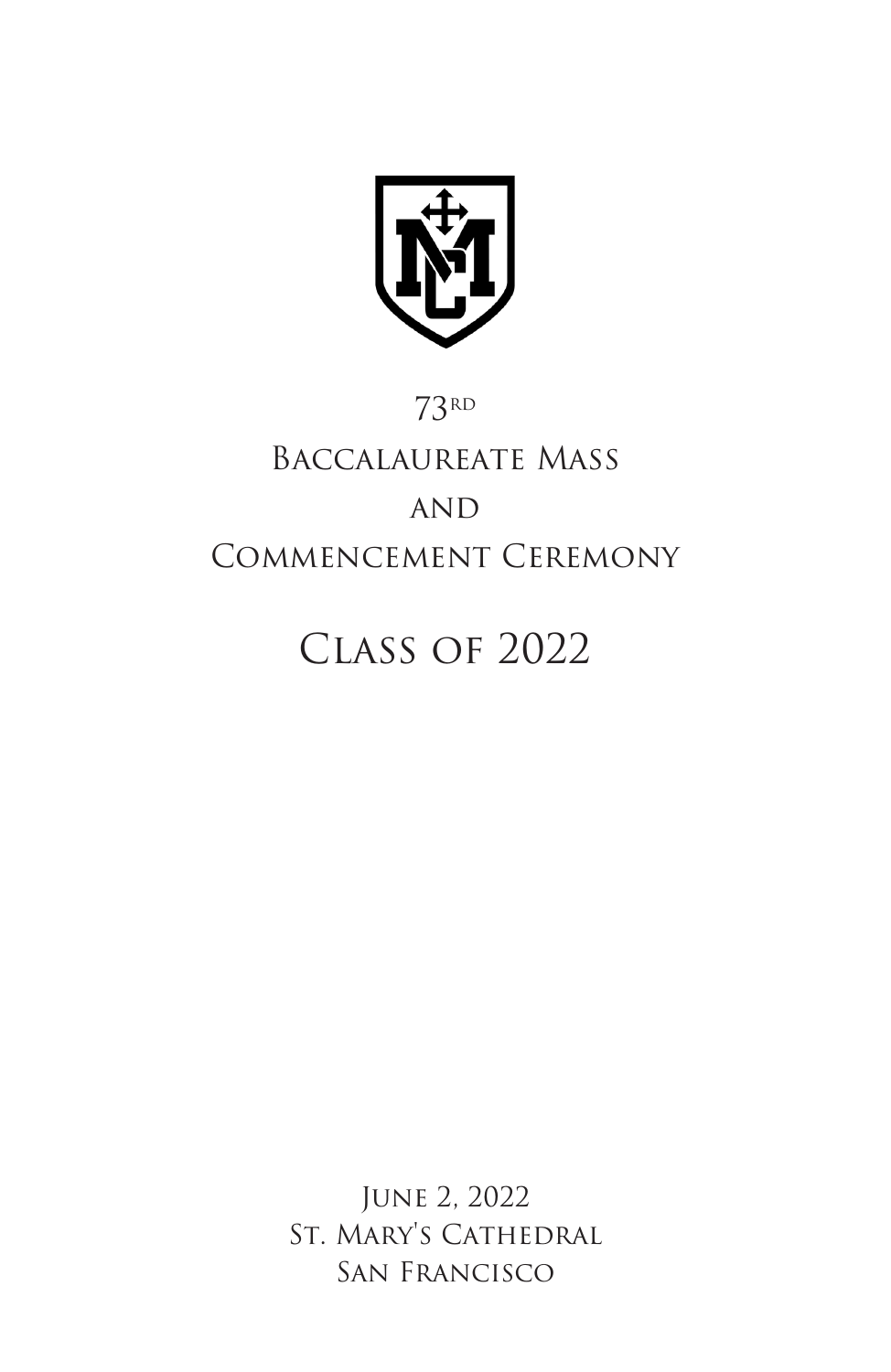## Baccalaureate Mass



#### CELEBRANT *Father Andrew Ginter*

#### Introduction *Zack Navone*

### Processional Song Blessed Be Your Name

*Blessed Be Your Name, In the land that is plentiful Where Your streams of abundance flow, Blessed be Your name Blessed Be Your name, When I'm found in the desert place Though I walk through the wilderness, Blessed Be Your name*

*Every blessing You pour out, I'll turn back to praise When the darkness closes in, Lord, still I will say*

*[Chorus]*

*Blessed be the name of the Lord, Blessed be Your name Blessed be the name of the Lord, Blessed be Your glorious name*

*Blessed be Your name, When the sun's shining down on me When the world's 'all as it should be', Blessed be Your name Blessed be Your name, On the road marked with suffering Though there's pain in the offering, Blessed be Your name*

*Every blessing You pour out, I'll turn back to praise When the darkness closes in, Lord, still I will say*

#### *[Chorus]*

CCLI # 11514357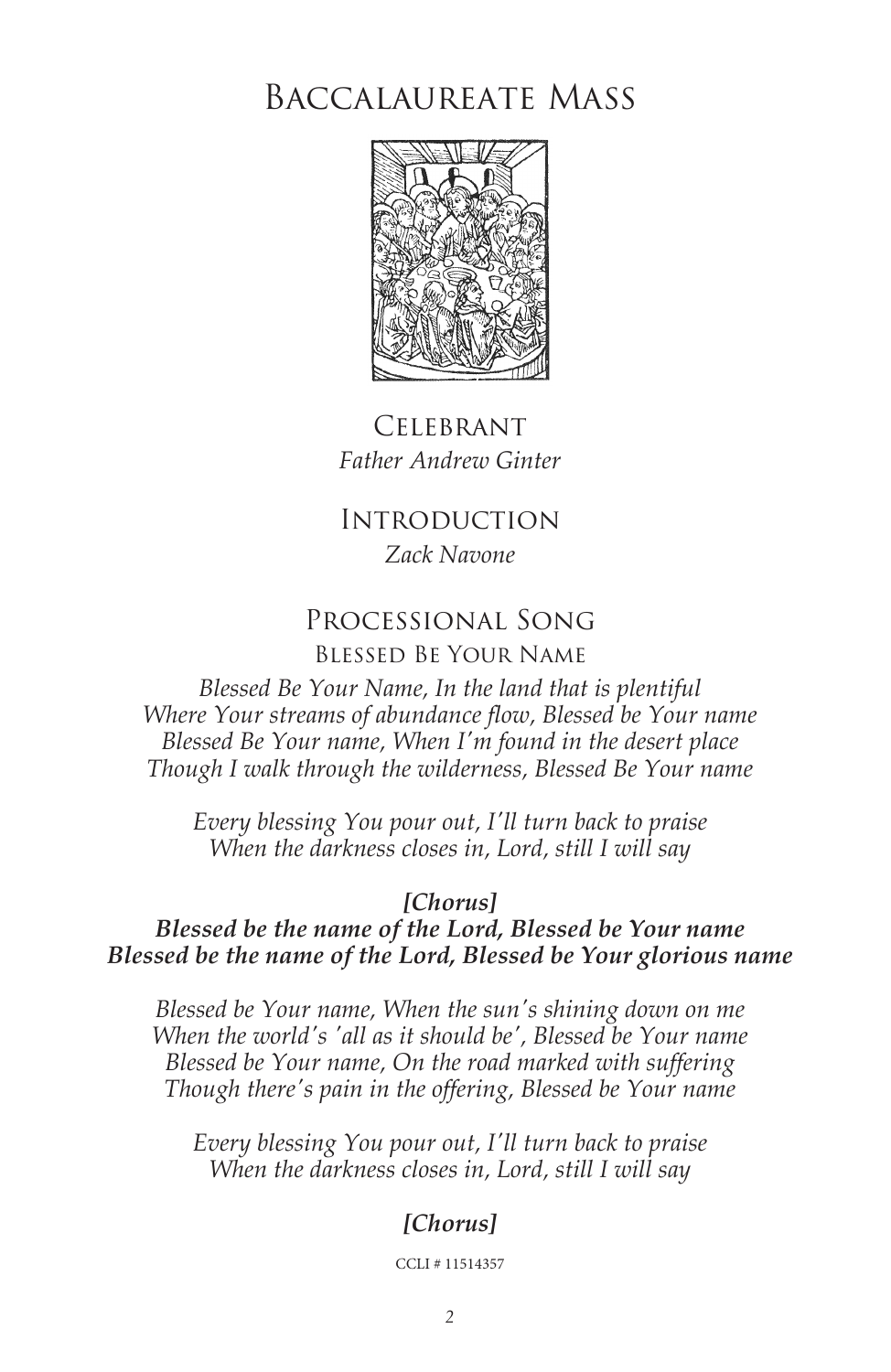#### GREETING

*Priest: Peace be with you. People: And with your spirit.*

#### Penitential Rite

*Priest: You were sent to heal the contrite of heart. Lord, have mercy. People: Lord, have mercy. Priest: You came to call sinners. Christ, have mercy. People: Christ, have mercy. Priest: You are seated at the right hand of the Father to intercede for us. Lord, have mercy. People: Lord, have mercy. Priest: May almighty God have mercy on us, forgive us our sins, and bring us to everlasting life.*

*People: Amen*

#### Liturgy of the Word

#### First Reading

*St. Paul's Letter to the Ephesians 3: 14-19 Gianna Ross*

#### Responsorial Psalm

*Psalm 104: "Lord, send out your Spirit, and renew the face of the earth." James McIntyre*

#### Gospel Acclamation

*Alleluia, Alleluia, Alleluia Come, Holy Spirit, fill the hearts of Your faithful, and kindle in them the fire of Your love.*

*Priest: The Lord be with you. People: And with your spirit.*

*Priest: A reading from the Holy Gospel according to John. People: Glory to you, O Lord.*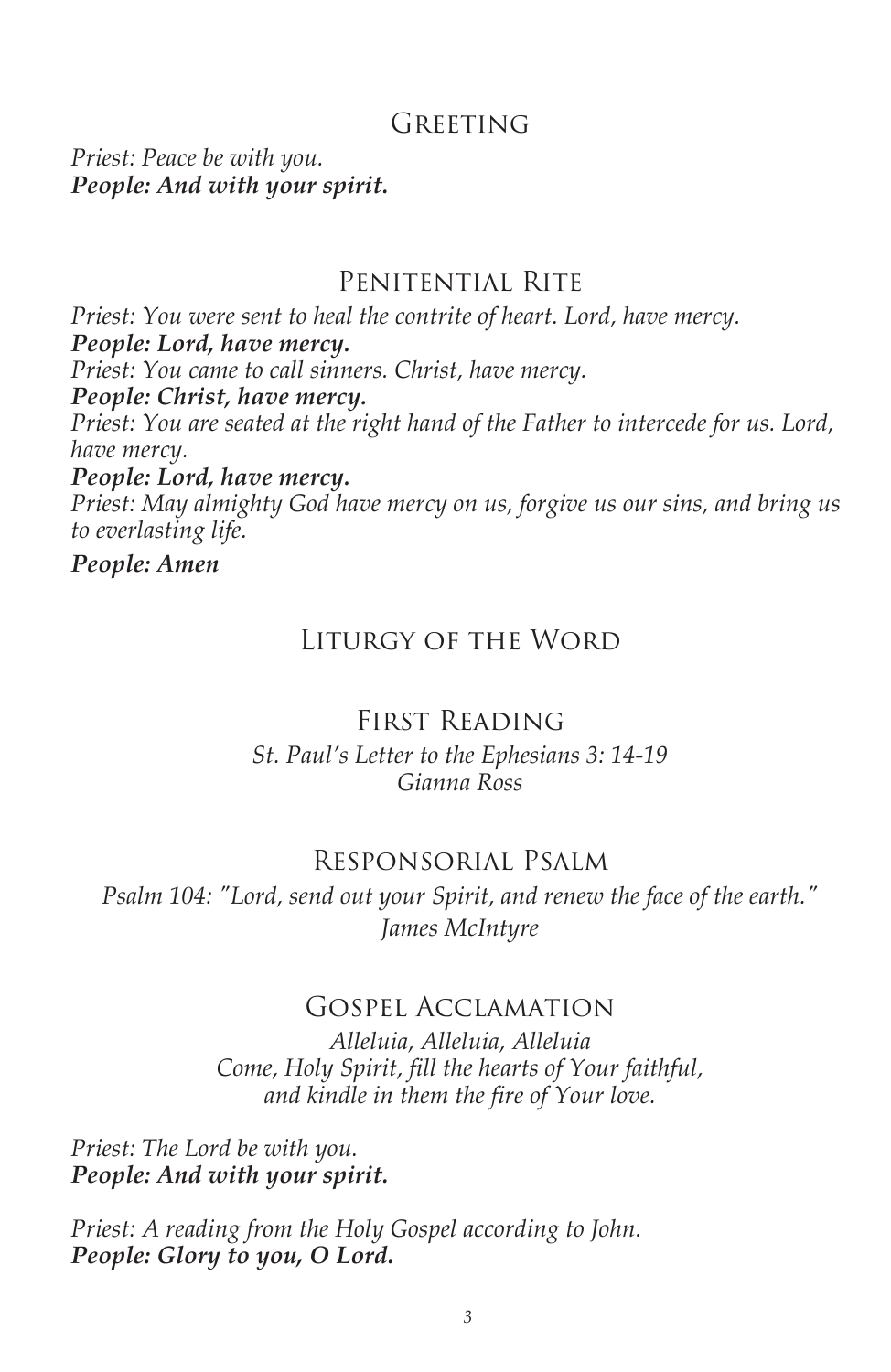#### Gospel Reading

#### John 15: 5-11

#### *Priest: The Gospel of the Lord. People: Praise to you, Lord Jesus Christ.*

#### Homily *Father Andrew Ginter*

#### PRAYERS OF THE FAITHFUL *Kelsey Ramsey*

#### Liturgy of the Eucharist

#### PRESENTATION OF THE GIFTS: *Navone Family, Petrucela Family, Tuttle Family, Waterman Family*

#### Offertory Song

#### How Deep the Father's Love for Us

*How deep the Father's love for us, How vast beyond all measure That He should give His only Son, To make a wretch His treasure How great the pain of searing loss, The Father turns His face away As wounds which mar the Chosen One, Bring many sons to glory*

*Behold the man upon a cross, My sin upon His shoulders Ashamed, I hear my mocking voice, Call out among the scoffers It was my sin that held Him there, Until it was accomplished His dying breath has brought me life, I know that it is finished*

*I will not boast in anything, No gifts, no power, no wisdom But I will boast in Jesus Christ, His death and resurrection Why should I gain from His reward? I cannot give an answer But this I know with all my heart, His wounds have paid my ransom Why should I gain from His reward? I cannot give an answer But this I know with all my heart, His wounds have paid my ransom*

CCLI # 11514357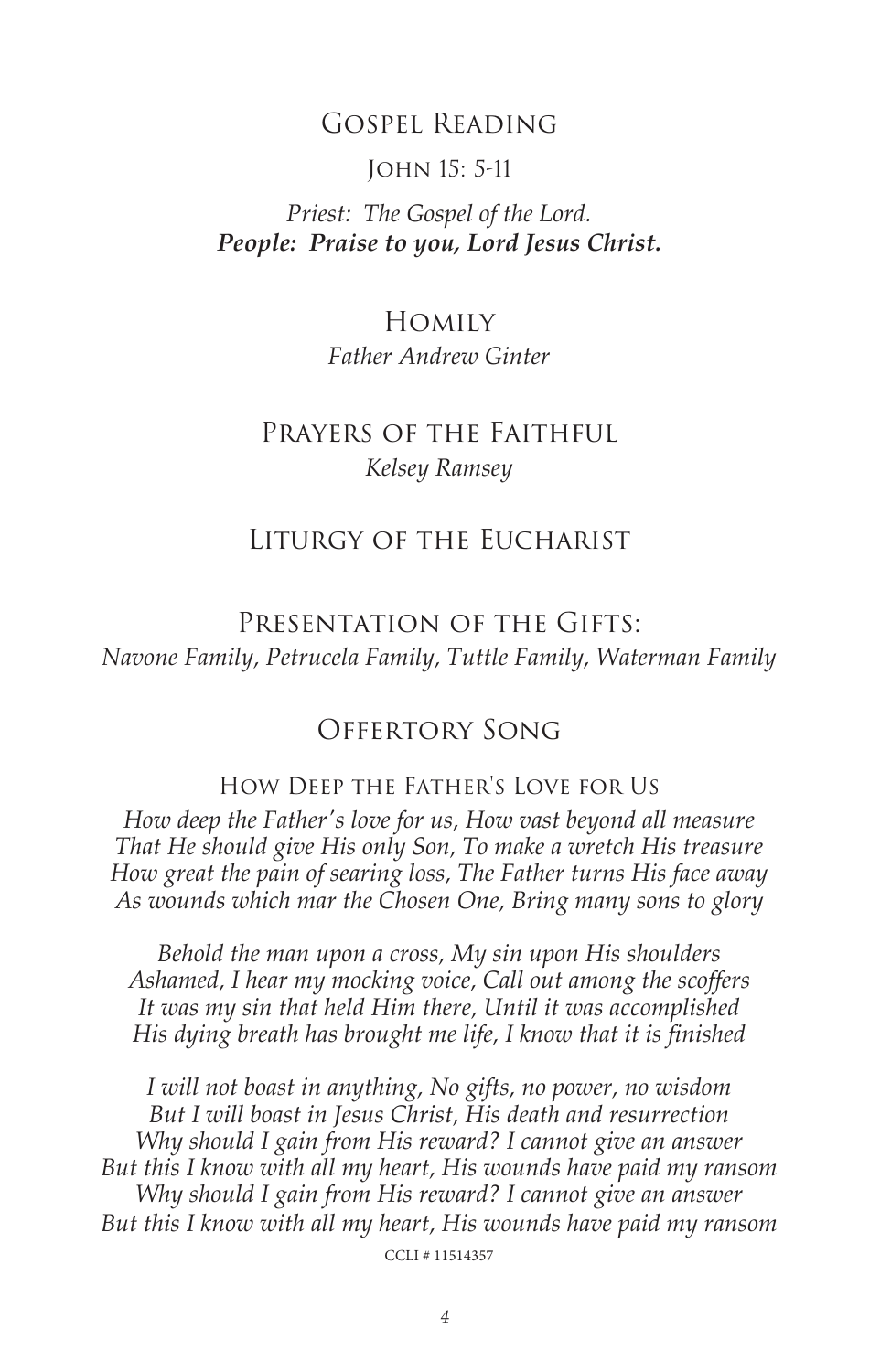#### Invitation to Prayer

*Priest: Pray, brethren (brothers and sisters), that my sacrifice and yours may be acceptable to God, the almighty Father. People: May the Lord accept the sacrifice at your hands for the praise and glory of his name, for our good, and the good of all his holy Church.*

#### Eucharistic Prayer

*Priest: The Lord be with you. People: And with your spirit. Priest: Lift up your hearts. People: We lift them up to the Lord. Priest: Let us give thanks to the Lord our God. People: It is right and just.*

#### Holy, Holy, Holy

*Holy, Holy, Holy Lord God of hosts. Heaven and earth are full, are full of your glory. Hosanna! Hosanna! Hosanna in the highest. Blessed is he who comes, who comes in the name of the Lord Hosanna! Hosanna! Hosanna in the highest.*

#### We Proclaim Your Death

*We proclaim your Death, O Lord, and profess your Resurrection until you come again Amen, Amen, Amen.*

#### The Great Amen

*Priest: Through Him, with Him, and in Him, O God, almighty Father, in the unity of the Holy Spirit, all glory and honor is yours forever and ever. People: (sing) Amen.*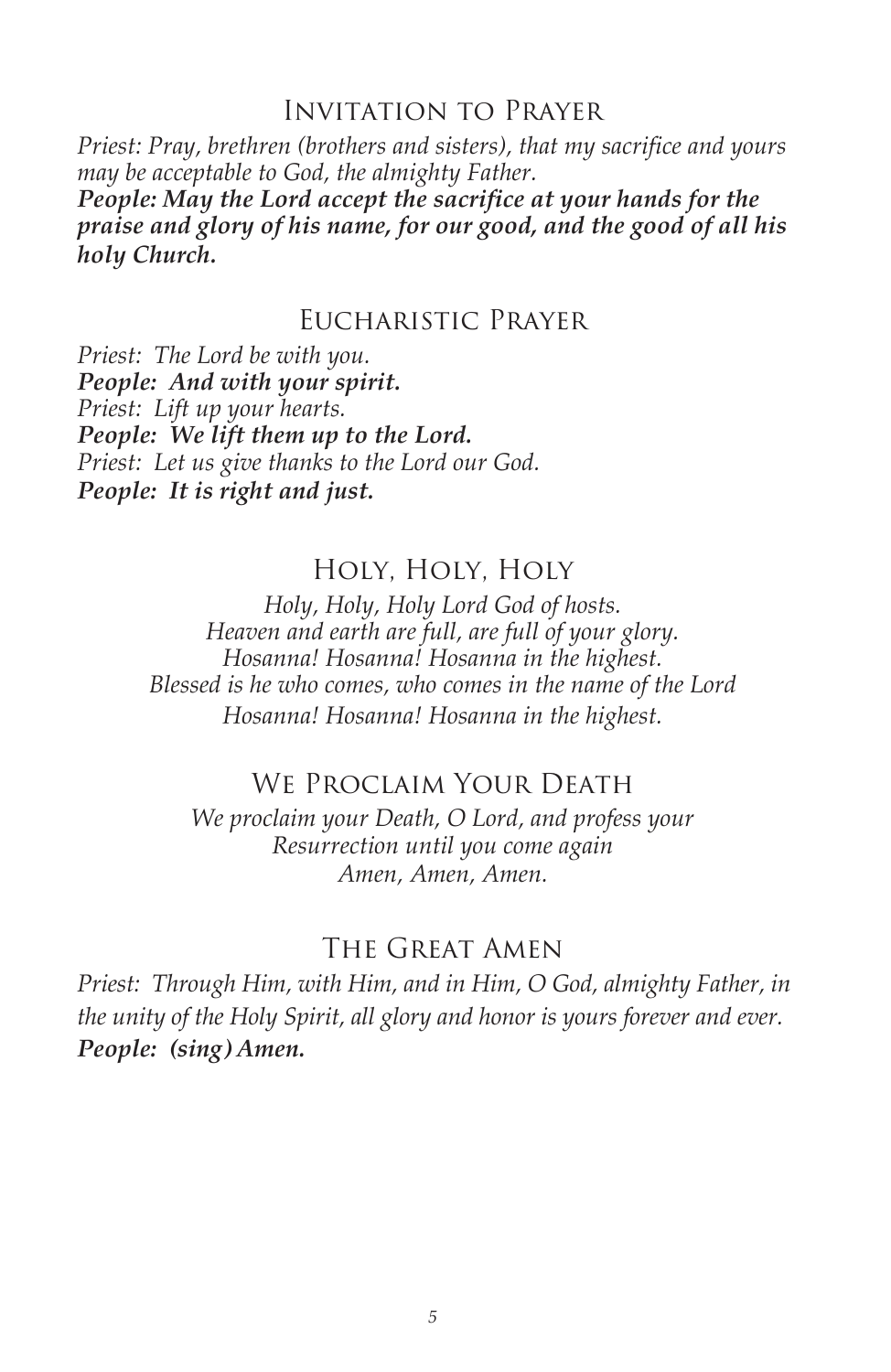#### Lord's Prayer

*Priest: At the Savior's command and formed by divine teaching, we dare to say:* 

#### *People: Our Father...*

*Priest: Deliver us, Lord, we pray and graciously grant peace in our days, that, by the help of your mercy, we may be always free from sin and safe from all distress, as we await the blessed hope and the coming of our Savior, Jesus Christ.* 

*People: For the kingdom and the power and the glory are yours now and forever.*

#### Sign of Peace

*Priest: The peace of the Lord be with you always. People: And with your spirit.*

### Lamb OF GOD

*Lamb of God, you take away the sins of the world, have mercy on us. Lamb of God, you take away the sins of the world, have mercy on us. Lamb of God, you take away the sins of the world, grant us peace.*

#### Invitation to Holy Communion

*Priest: Behold the Lamb of God, behold him who takes away the sins of the world. Blessed are those called to the supper of the lamb. People: Lord, I am not worthy that you should enter under my roof, but only say the word and my soul shall be healed.*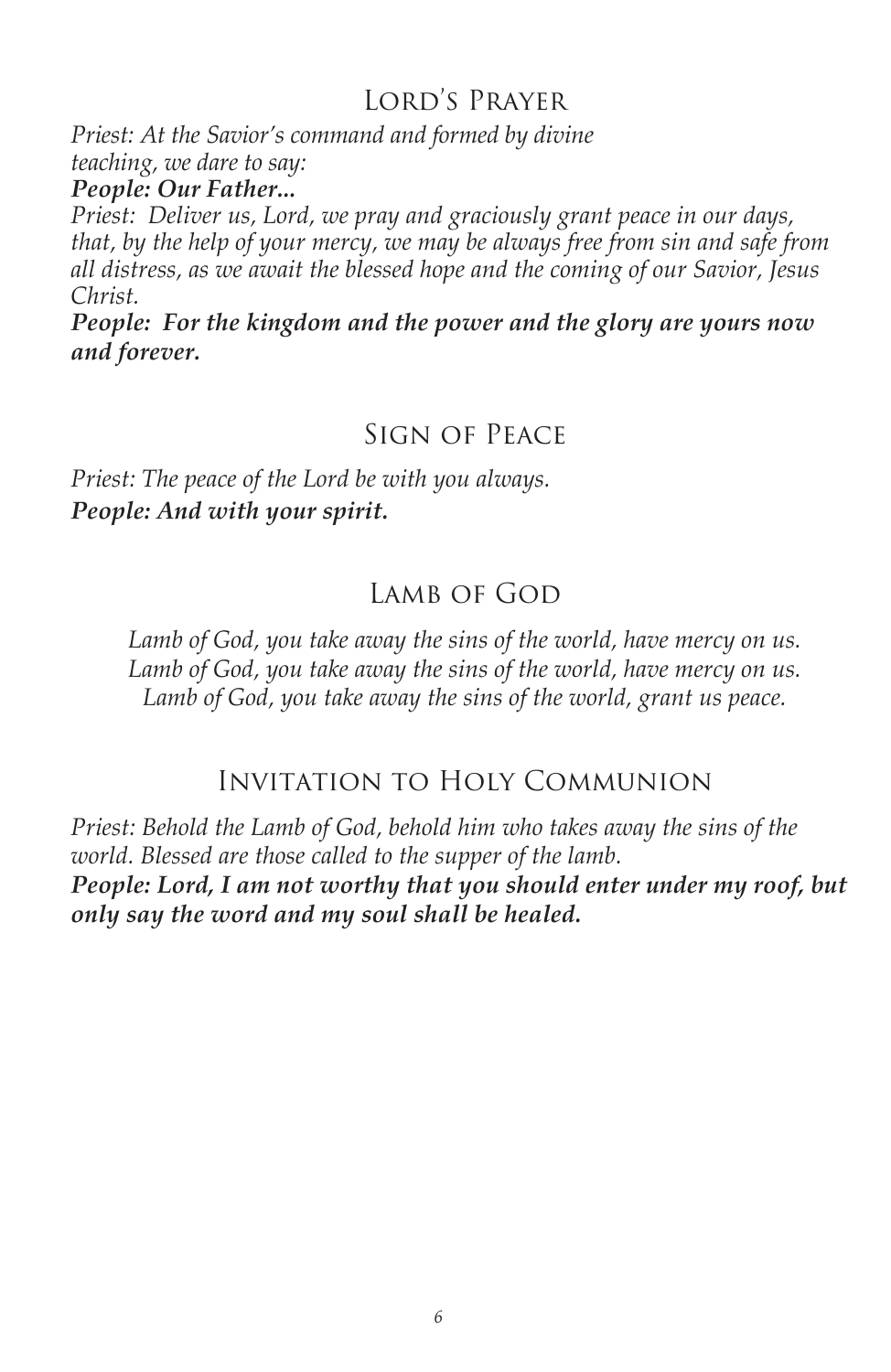#### Communion Song Lord, I Need You

*Lord, I come, I confess, Bowing here I find my rest Without You I fall apart, You're the One that guides my heart*

#### *[Chorus] Lord, I need You, oh, I need You, Every hour I need You My one defense, my righteousness, Oh God, how I need you*

*Where sin runs deep, Your grace is more Where grace is found, is where You are And where You are, Lord, I am free, Holiness is Christ in me*

#### *[Chorus]*

*So teach my song to rise to You, When temptation comes my way When I cannot stand I'll fall on You, Jesus, You're my hope and stay*

CCLI # 11514357

#### Closing Prayer

#### Final Blessing

*Priest: The Lord be with you. People: And with your spirit. Priest: Go in peace. People: Thanks be to God.*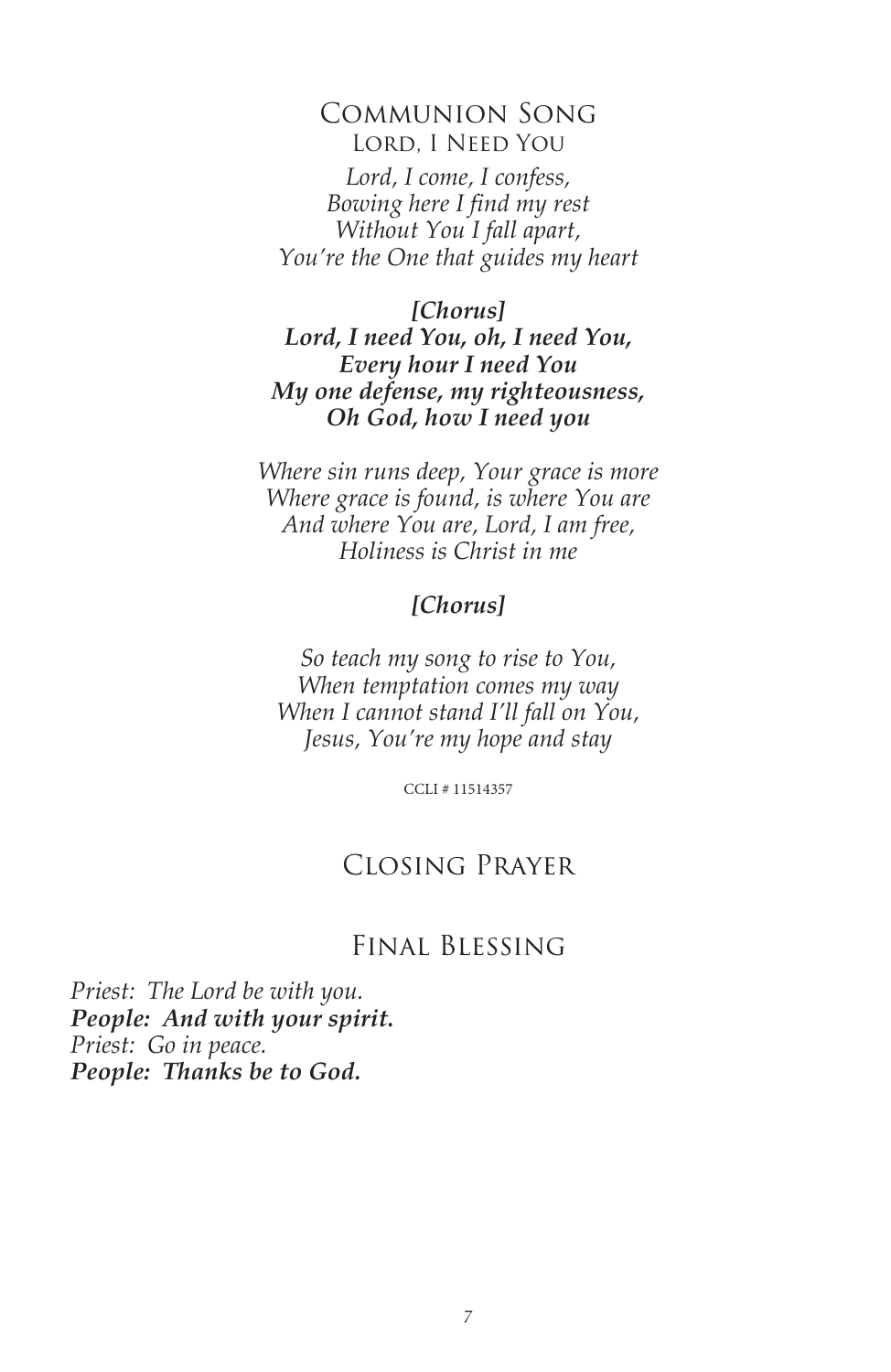#### Recessional Song O God, Beyond All Praising

*O God beyond all praising, we worship you today and sing the love amazing that songs cannot repay; for we can only wonder at every gift you send, at blessings without number and mercies without end: we lift our hearts before you and wait upon your word, we honour and adore you, our great and mighty Lord.*

*Then hear, O gracious Saviour, accept the love we bring, that we who know your favour may serve you as our king; and whether our tomorrows be filled with good or ill, we'll triumph through our sorrows and rise to bless you still: to marvel at your beauty and glory in your ways, and make a joyful duty our sacrifice of praise.* 

CCLI # 11514357

Piano Solo Come to the altar *Nikolas Prongos*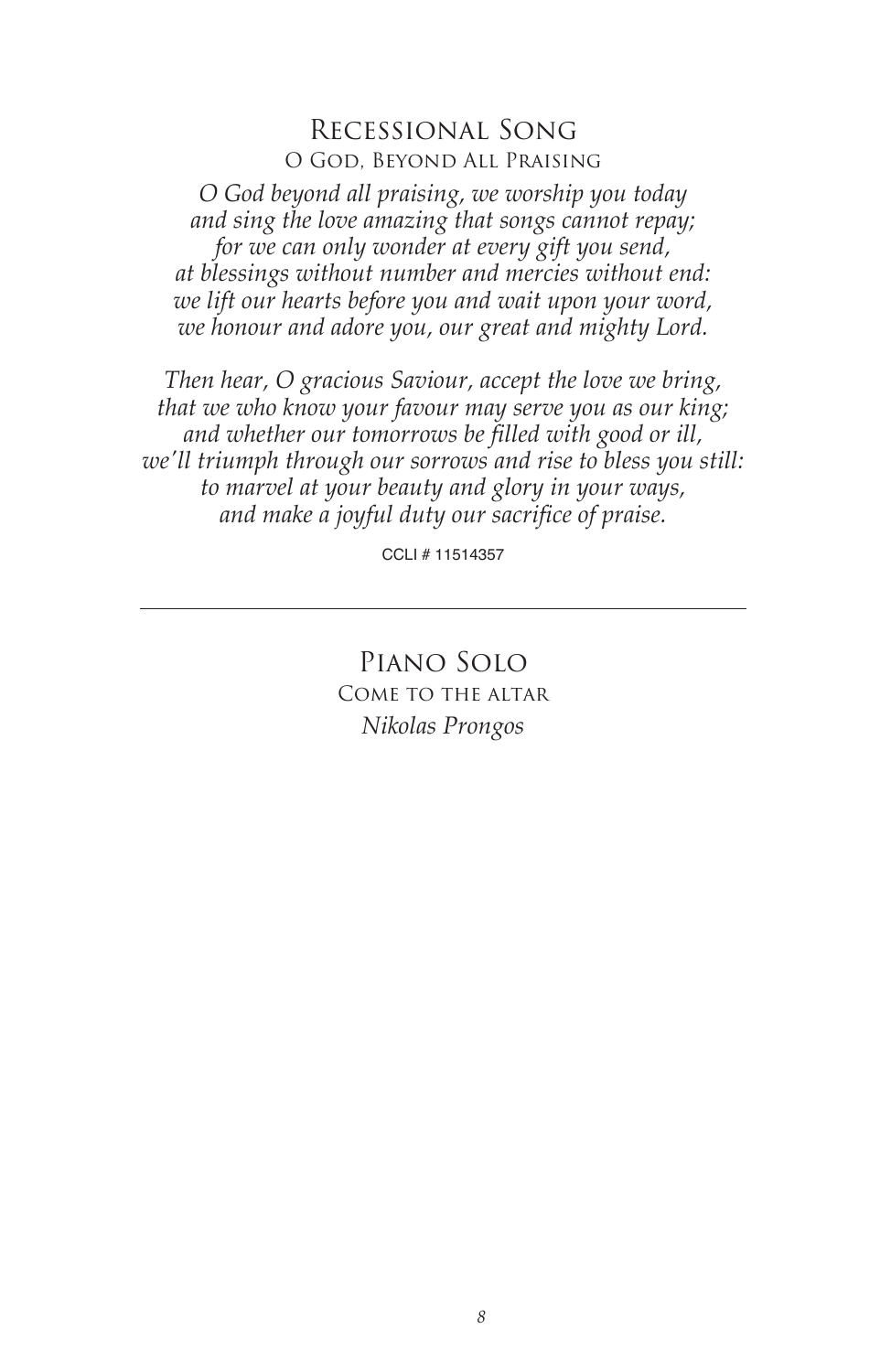## Commencement Ceremony

Master of Ceremonies *Mr. Chris Valdez Principal*

Pledge of Allegiance *Schuyler Kallmeyer ASB President*

WELCOMING ADDRESS *Kirin Chacko Salutatorian*

Commencement Address *Sister Maria Frassati, O.P., PhD English*

Presentation of Diplomas *Mr. Andy Van Horn Assistant Principal for Curriculum & Instruction*

> *Mrs. Michelle Vollert Director of Campus Ministry*

Valedictory Address *Jacob Chador*

#### Concluding Remarks *Mr. Tim Navone President*

#### Alma Mater

*Hail to thee, our Alma Mater, colors white and blue; To the standards you have taught us, we will e'er be true. All who gain thy wisdom truly ever cherish thee; Hail to thee, our Alma Mater, Hail, all hail, MC!*

#### Recessional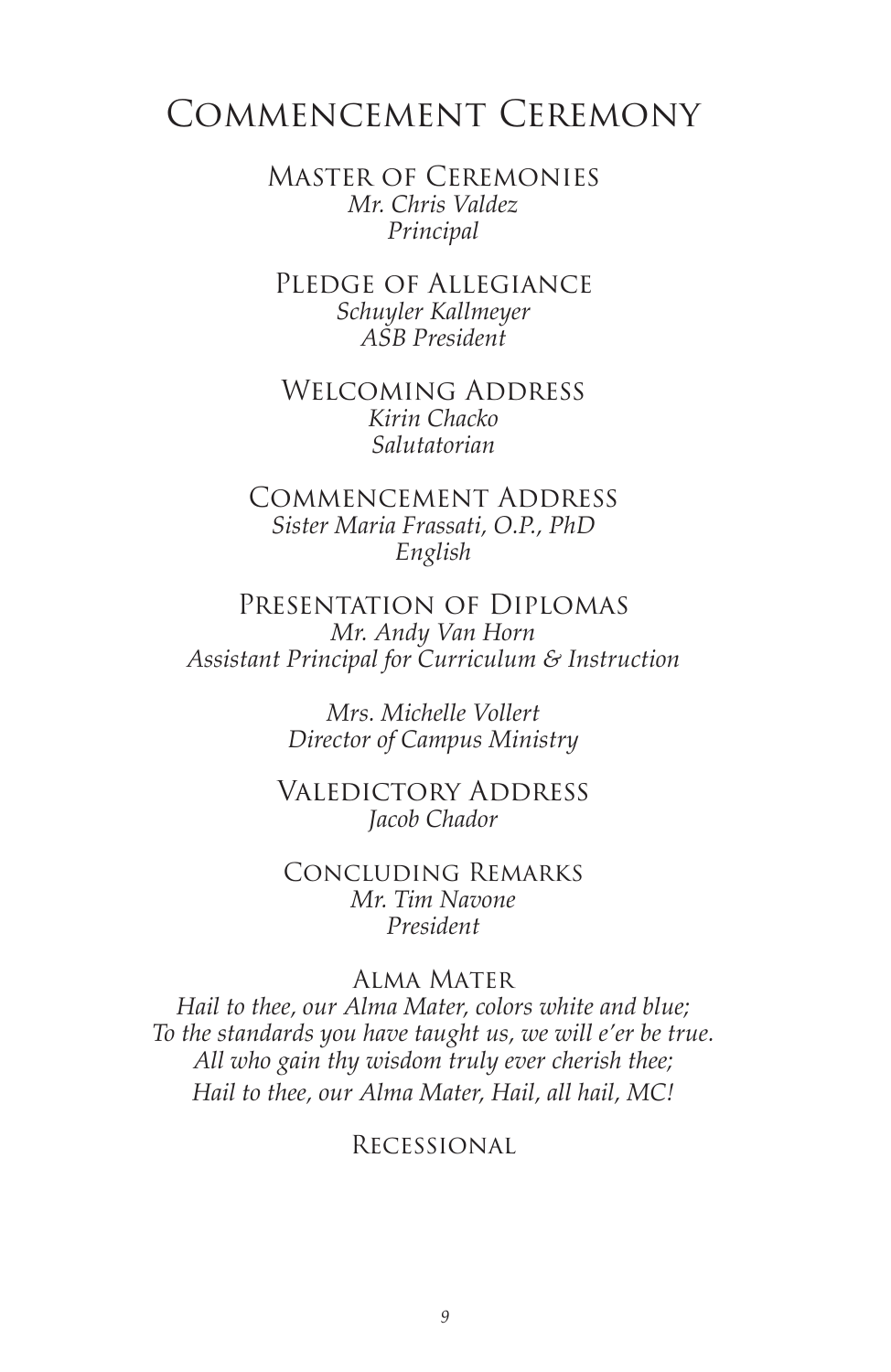#### Presentation of Diplomas

*Aiden Wong Achuck Luis Miguel Acuña Sergio Ajquiy Flores Charlie O'Connell Allen Kaia Wing Alpert Louis Alpert Cristina Apolonia Alvarado Lucas Bolch Angelone Garratt William Army Tessa Angelina Bannister Nicholas Gordon Batchelder Zoe Michaela Bauer Piper Madeleine Berger Sailor Louise Berger Noelani Akemi Booker McKenna Lee Boyd Ryan Alexander Boyd Eleanor Rose Brinck Caroline Alexandra Brock Lily Rose Brown Michael Gordon Brown Kaitlyn Taylor Bruce Amy Elizabeth Caputo Brendan James Cassidy Megan Cendak Dylan James Ceresa Kirin Sophia Chacko Jacob Daniel Chador Charlotte McCluney Collins Katherine Lenihan Compagno Kayla Grace Conroy Brigid Danielle Daly Dominic Wilson De Quattro Noah Adam Deitch Hayley Lan Devlin Ava Rose Doerschlag Matthew Thomas Dolan Sydney Elizabeth Domingo Jack Vincent Dougherty Ryann Allison Dougherty Dylan Martin Eshoff Thea Brigid Falvey Lily Kathryn Farnell Sean Ryan Fassig Katherine Edna Grace Fielding Johnathan Bryan Fitzgibbons Nadia Jolie Forland*

*Jake Galetti Lola Simone Gambino Leilah K. Garcia Grace Margaret Gassel Ava Marie Ghilotti Garrett Connor Goldberg MacKenzie Joy Gordon Ava Mae Graves Sofia Guerra Antoine Jahan Habis John Anthony Hagan Kaelee Anne Hahn Ciara Fleur Ward Hall Natalie Donahoe Harle Katherine Elizabeth Hautau Madeline Maria Heathwood Katherine Anne Held Elise Jane Hohenrieder Caitlyn R Holmstrom Madisen Ludmila Holtz Zachary Scott Holzer Zion Joseph Ingraham Michael Joseph Ingrassia Noemi Zoe Jackovics Roxanne Alana Jennings Isabella Nicole Jigalin Schuyler Anne Kallmeyer Colby James Kaplan Chloe Catherine Kariotis Dylan Drennen Kay Danielle Augustine Kent Kaden Mark Kessel Kai Robert Kessel Jack Harrison Kessler Matthew August Kissell Max Deppen Kline Charles John Knapp Nicole Emily Kobalter Kilee Vienna Koch Olivia Jean Korich Olivia Kraaijvanger Leah Star Leialoha Wilton LaBoy Grace Ann LaKose Jake Lee Preston Gordon Lee Sophia Madeleine Lindquist Eloise Jane Livermore*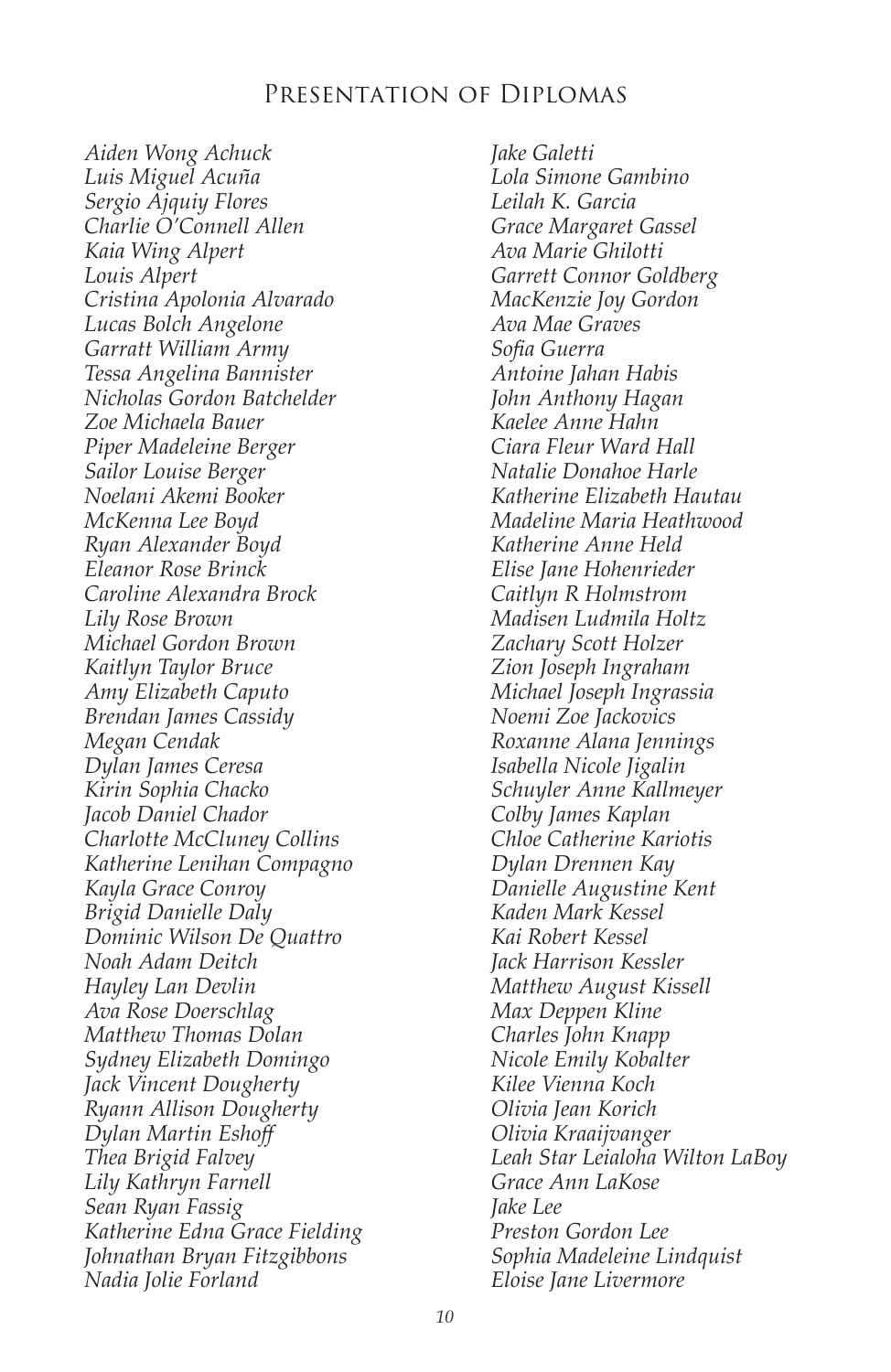*Griffin Del Lori Sydney Christina Luong Rose Mathena Malen Paris Skylar Marquis Mia Wilhelmina Masturzo Hailey Wells Maushardt Charles Hayden McBride Kyle Charles McBride Honor Maria McFadden Isabella Marie McGirr James Harrison McIntyre Hannah Mendez Kate Margeaux Millar Caitlin Joan Mitsuoka Fiona Geraldine Chapin Moore Nicholas Daniel Moshy Jeremiah Moultrie Edward August Mueth Abigail Anne Muller Alyssa Shea Mulligan Ryan Celmer Murphy Nickawn Namdar Zack Waller Navone Cade Thomas Neville Declan Vincent Ochoa Mark William Murrill Ogden Grace Lauren Oliva Katie Page Shane Patel Kelly Jean Perasso Kody Charles Perry Grace Perryman Claire Anneliese Peterson Mia Nicole Petrucela Andrew Polkinghorne Mia Rose Pomponio Savannah McIntosh Porteus Ashley Alexandra Powell Jason Thomas Press Tyler Philip Principe Nikolas Stasys Prongos Alfred Cruz Quezada III Katrina Marie Kelly Quinn Charles James Patrick Rafter Kelsey Christine Ramsey Liam Patrick Flynn Restivo Alexander David Riley*

*Isabella Catherine Rizzo Victoria Sofia Rodríguez Abigail Jane Rootes Daniel Thomas Rose Gianna Ross Dylan Nicholas Ryssemus Alexander Campbell Saavedra Henry Samuel Abraham Salkever Collin Stewart Salmonson Benjamin Michael Sasan Gregory Herbert Schiff Anna Rose Schraeder Jenna Alexandra Serrano Zoe Ryanne Shepherd Talia Lucia Silva Oliver Arthur Skinner Benjamin Michael Ho Southard Adriana Treu Stein Evan Daniel Stover Mandy Polite Sullivan Kyle Richard Sutherland Elizabeth Ellis Sutro Dominic Albert Tagliaferri Sienna Ava Thomsen Emma Victorialyn Tingey John Anderson Tornga Juliana Amber Torres-Solano Amelia Jane Torretto Julianna Rose Treadway James Bryant Treadwell Viet Quang Truong Charlotte Elizabeth Tuthill John Paul "JP" Tuttle Ener Leonardo Vasquez-Perez Devon Matthew Violante Alexander Jon von Esmarch Jessica Marie Waterman Anna Christina Wermer Regan Taylor Widergren Kyle Matthew Winters Alexandra Leigh Wolfson Lily Li-Li Wong Hudson Jack Wunderlich Logan Paul Yroz Sophia Lorraine Zoog*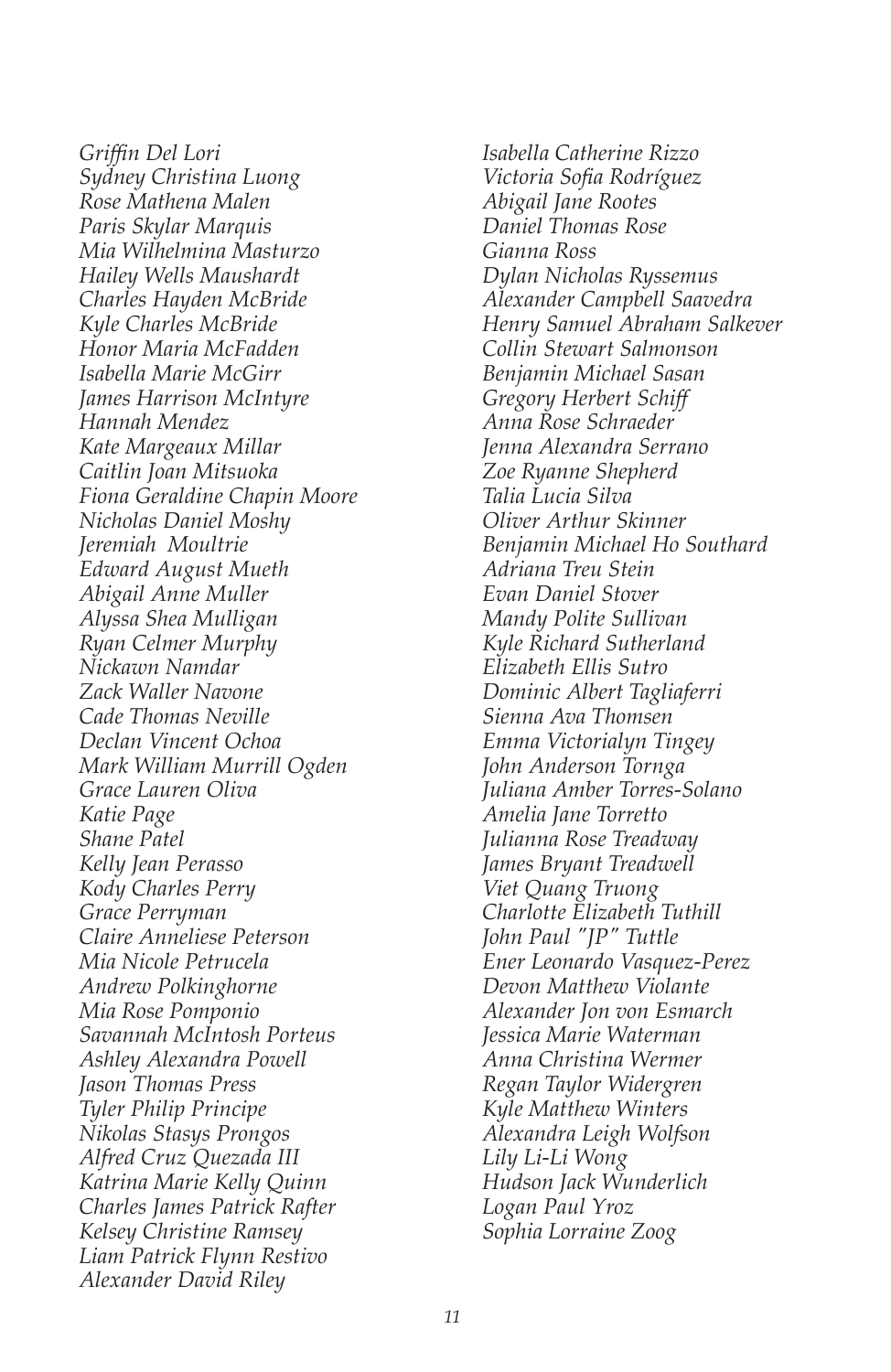### Awards and Recognition

#### Christian Service "200 Club"

*Lucas Angelone Kirin Chacko Ava Doerschlag Sydney Domingo Thea Falvey Katherine Fielding Nadia Forland Jake Galetti Leilah Garcia Grace Gassel MacKenzie Gordon Jack Hagan Ciara Hall Madeline Heathwood* *Katherine Held Zachary Holzer Zion Ingraham Michael Ingrassia Noemi Jackovics Dylan Kay Kaden Kessel Kai Kessel Max Kline Olivia Korich Olivia Kraaijvanger Sydney Luong Paris Marquis Kyle McBride*

*Kate Millar Garratt Army Alyssa Mulligan Grace Perryman Mia Petrucela Savannah Porteus Charles Rafter Gianna Ross Anna Schraeder Jenna Serrano Oliver Skinner Benjamin Southard Jack Tornga Ener Vasquez Jessica Waterman*

#### Appreciation Awards Retreat Leaders

*Aiden Achuck Lucas Angelone Garratt Army Piper Berger McKenna Boyd Amy Caputo Charlotte Collins Katherine Compagno Kayla Conroy Sydney Domingo Dylan Eshoff Thea Falvey Ava Ghilotti MacKenzie Gordon Kaelee Hahn Natalie Harle Madeline Heathwood*

*Isabella Jigalin Chloe Kariotis Danielle Kent Jack Kessler Kilee Koch Olivia Korich Grace LaKose Preston Lee Eloise Livermore Del Lori Paris Marquis Isabella McGirr James McIntyre Kate Millar Alyssa Mulligan Ryan Murphy Kelly Perasso*

*Claire Peterson Mia Petrucela Savannah Porteus Nikolas Prongos Charles Rafter Kelsey Ramsey Liam Restivo Victoria Rodriguez Anna Schraeder Jenna Serrano Mandy Sullivan Julianna Treadway Alexandra Wolfson Lily Wong Sophia Zoog*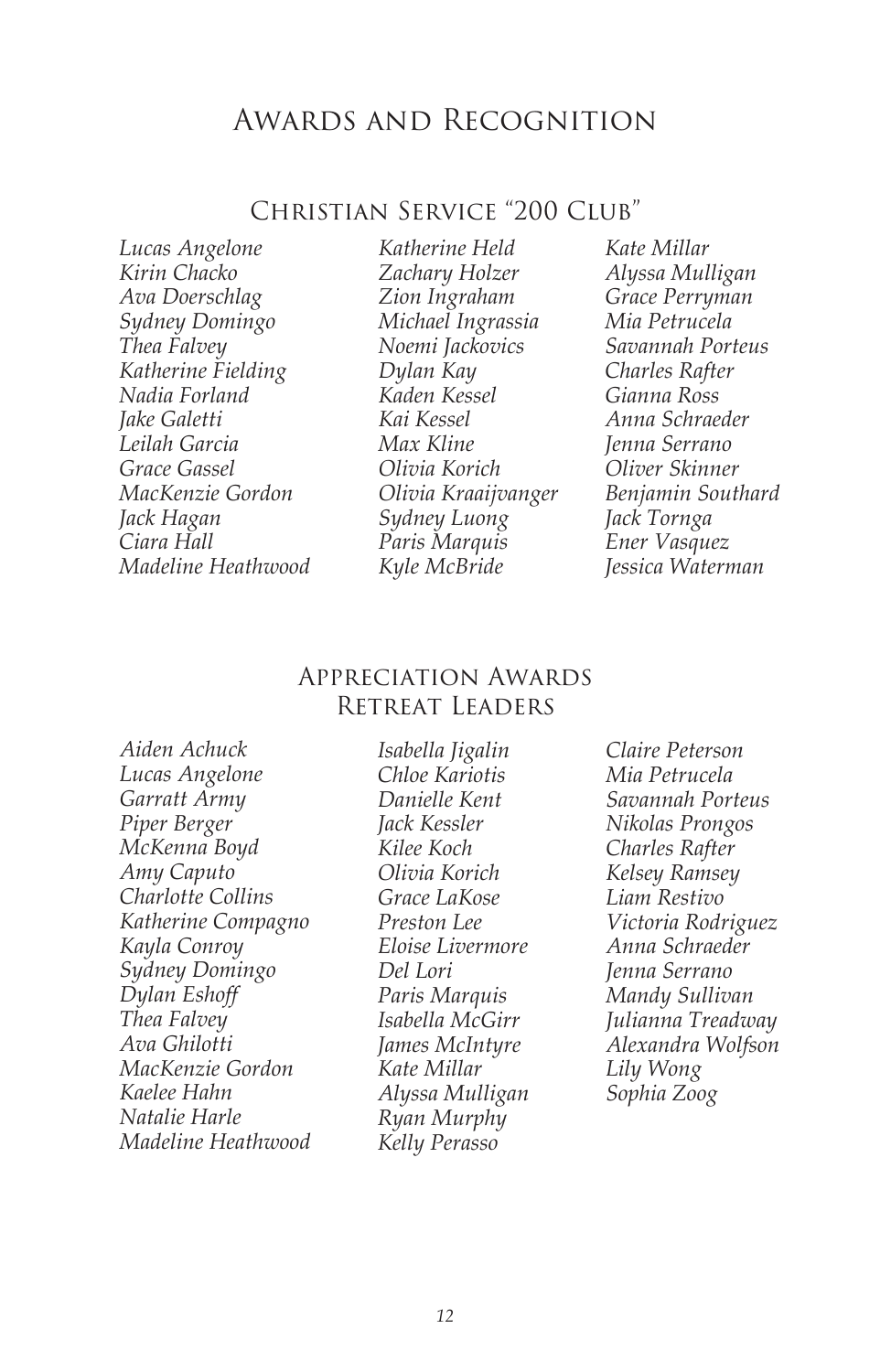#### National Merit Scholarship Program Finalist *Garratt Army*

#### Principled Entrepreneurship Institute

*Piper Berger McKenna Boyd Amy Caputo Charlotte Collins Lily Farnell Antoine Habis Zion Ingraham Colby Kaplan*

*Kaden Kessel Mia Masturzo James McIntyre Jeremiah Moultrie Alyssa Mulligan Zack Navone Declan Ochoa Kelly Perasso*

*Grace Perryman Tyler Principe Liam Restivo Gianna Ross Emma Tingey Juliana Torres JP Tuttle*

#### 2022 Junior Fellows

*Jacob Chador Caitlyn Holmstrom Preston Lee Katie Page*

#### National Honor Society

*Piper Berger Eleanor Brinck Caroline Brock Dylan Ceresa Kirin Chacko Jacob Chador Katherine Compagno Kayla Conroy Dominic De Quattro Hayley Devlin Ava Doerschlag Dylan Eshoff Thea Falvey Lily Farnell Katherine Fielding Nadia Forland*

*MacKenzie Gordon Sofia Guerra Madeline Heathwood Elise Hohenrieder Caitlyn Holmstrom Roxanne Jennings Max Kline Nicole Kobalter Olivia Kraaijvanger Grace LaKose Preston Lee Eloise Livermore Sydney Luong Paris Marquis Honor McFadden James McIntyre*

*Caitlin Mitsuoka Ryan Murphy Mark Ogden Grace Oliva Katie Page Grace Perryman Mia Petrucela Savannah Porteus Kelsey Ramsey Abigail Rootes Anna Schraeder Kyle Sutherland Julianna Treadway Sophia Zoog*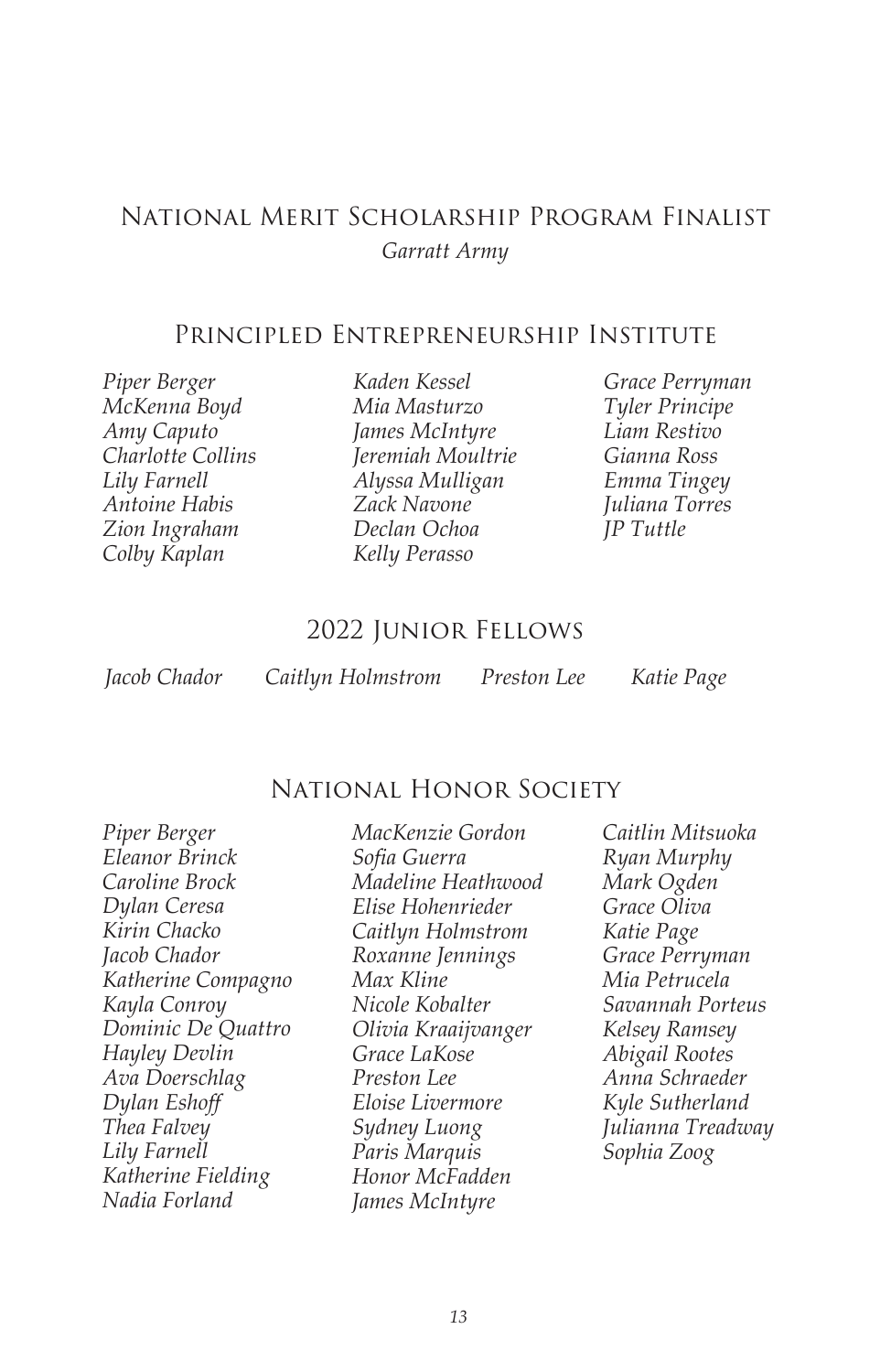#### California Scholarship Federation Life Membership

*Kaia Alpert Tessa Bannister Zoe Bauer Piper Berger Sailor Berger Caroline Brock Kirin Chacko Jacob Chador Katherine Compagno Hayley Devlin Ava Doerschlag Jack Dougherty Dylan Eshoff Lily Farnell Katherine Fielding Nadia Forland*

*Grace Gassel Ava Ghilotti MacKenzie Gordon Jack Hagan Madeline Heathwood Elise Hohenrieder Caitlin Holmstrom Roxanne Jennings Max Kline Nicole Kobalter Olivia Kraaijvanger Leah LaBoy Grace LaKose Eloise Livermore Sydney Luong Paris Marquis*

*Isabella McGirr Caitlin Mitsuoka Grace Oliva Katie Page Grace Perryman Mia Petrucela Mia Pomponio Savannah Porteus Kelsey Ramsey Abigail Rootes Alexander Saavedra Anna Schraeder Kyle Sutherland Julianna Treadway Lily Wong Sophia Zoog*

#### Marin Catholic Honor Roll Life Membership

*Louis Alpert Lucas Angelone Tessa Bannister Nicholas Batchelder Noelani Booker McKenna Boyd Amy Caputo Brendan Cassidy Charlotte Collins Jack Dougherty Ryann Dougherty Sofia Guerra Katherine Hautau Katherine Held Zachary Holzer*

*Noemi Jackovics Schuyler Kallmeyer Colby Kaplan Kai Kessel Jack Kessler Jake Lee Sophia Lindquist Mia Masturzo Kate Millar Abigail Muller Zack Navone Cade Neville Declan Ochoa Kelly Perasso Andrew Polkinghorne*

*Ashley Powell Liam Restivo Isabella Rizzo Victoria Rodriguez Gregory Schiff Jenna Serrano Zoe Shepherd Evan Stover Mandy Sullivan Dominic Tagliaferri JP Tuttle Regan Widergren Alexandra Wolfson Hudson Wunderlich*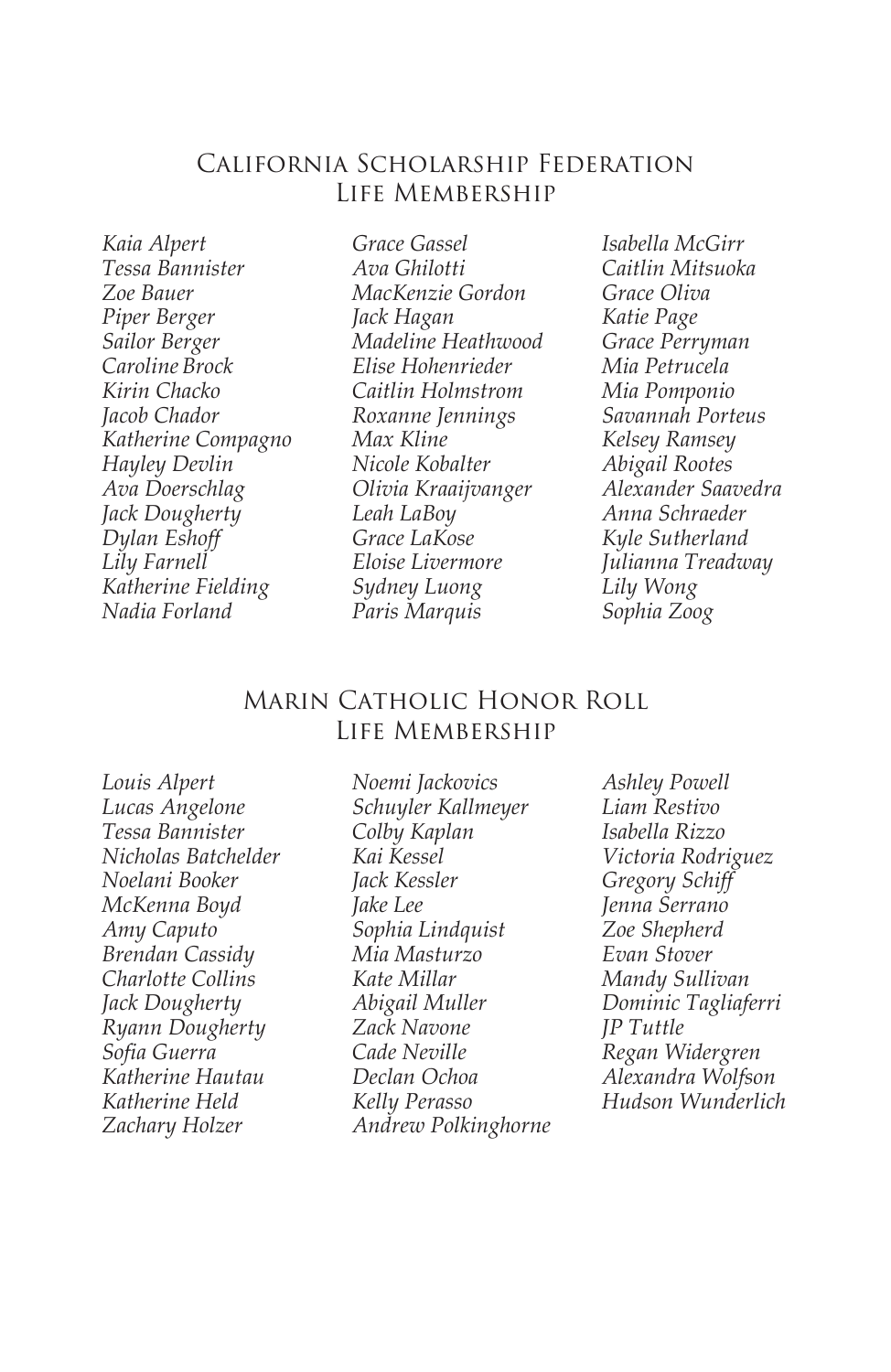#### Marin Catholic Dean's List Life Membership

*Aiden Achuck Luis Miguel Acuña Kaia Alpert Garratt Army Zoe Bauer Piper Berger Sailor Berger Eleanor Brinck Caroline Brock Dylan Ceresa Kirin Chacko Jacob Chador Katherine Compagno Kayla Conroy Dominic De Quattro Hayley Devlin Ava Doerschlag Sydney Domingo Dylan Eshoff Thea Falvey Lily Farnell Katherine Fielding Nadia Forland Grace Gassel Ava Ghilotti Garrett Goldberg MacKenzie Gordon Jack Hagan Kaelee Hahn Ciara Hall Natalie Harle*

*Madeline Heathwood Elise Hohenrieder Caitlyn Holmstrom Madisen Holtz Roxanne Jennings Isabella Jigalin Dylan Kay Matthew Kissell Max Kline Charles Knapp Nicole Kobalter Kilee Koch Olivia Korich Olivia Kraaijvanger Leah LaBoy Grace LaKose Preston Lee Eloise Livermore Del Lori Sydney Luong Rose Malen Paris Marquis Hailey Maushardt Honor McFadden Isabella McGirr James McIntyre Caitlin Mitsuoka Alyssa Mulligan Ryan Murphy Nickawn Namdar Mark Ogden*

*Grace Oliva Katie Page Shane Patel Kody Perry Grace Perryman Mia Petrucela Mia Pomponio Savannah Porteus Jason Press Nikolas Prongos Charles Rafter Kelsey Ramsey Alexander Riley Abigail Rootes Gianna Ross Alexander Saavedra Henry Salkever Anna Schraeder Oliver Skinner Kyle Sutherland Elizabeth Sutro Julianna Treadway James Treadwell Viet Truong Charlotte Tuthill Alexander von Esmarch Jessica Waterman Anna Christina Wermer Lily Wong Sophia Zoog*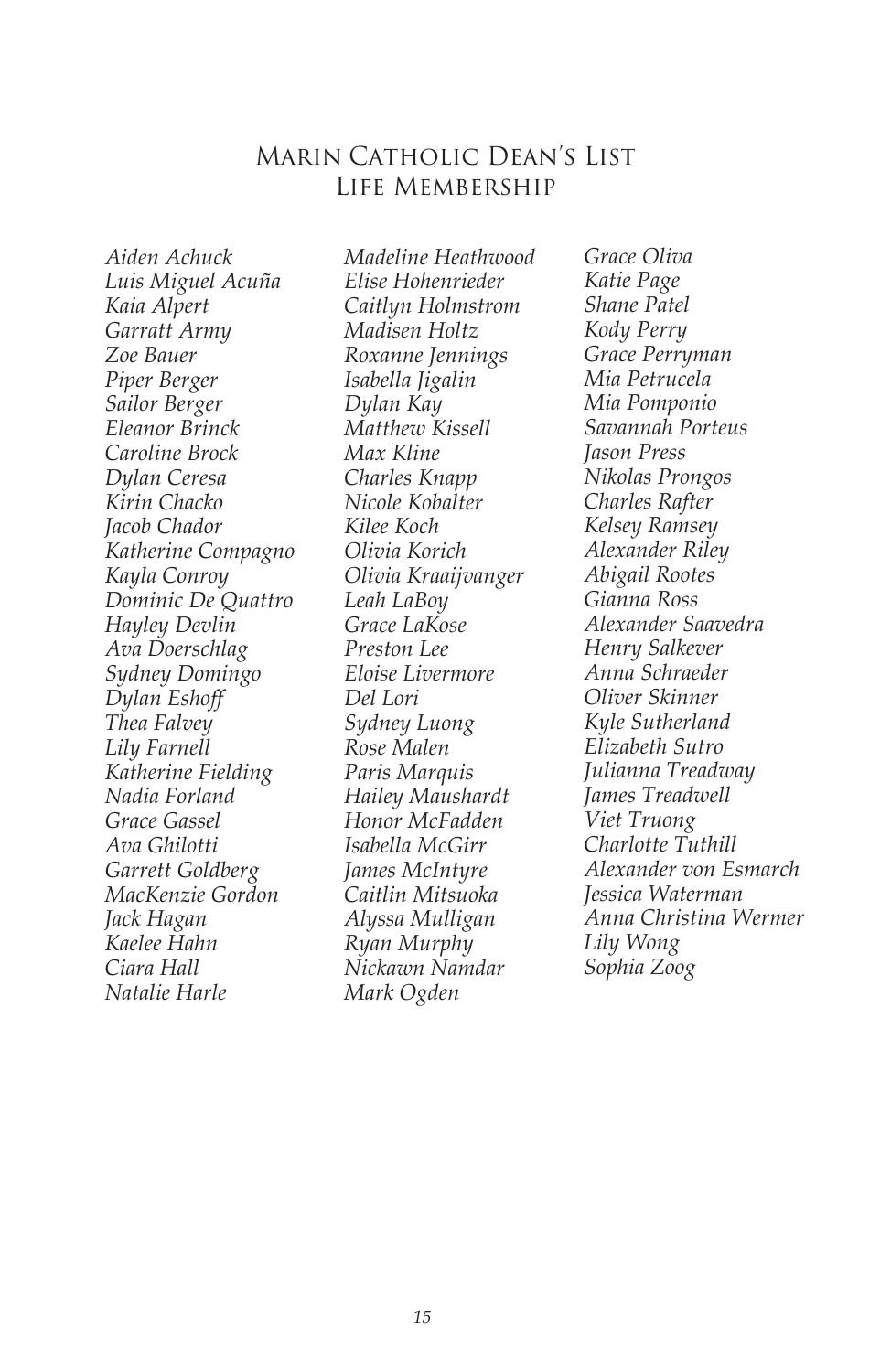#### Certificate of Biliteracy

*Luis Miguel Acuña Kaia Alpert Lucas Angelone Garratt Army Eleanor Brinck Caroline Brock Kirin Chacko Katherine Compagno Kayla Conroy Dominic De Quattro Hayley Devlin Jack Dougherty Ryann Dougherty Dylan Eshoff Thea Falvey Katherine Fielding Nadia Forland Sofia Guerra Jack Hagan Natalie Harle Katherine Hautau Madeline Heathwood Katherine Held Elise Hohenrieder Caitlyn Holmstrom Madisen Holtz*

*Noemi Jackovics Roxanne Jennings Schuyler Kallmeyer Colby Kaplan Matthew Kissell Olivia Korich Leah LaBoy Jake Lee Preston Lee Sophia Lindquist Eloise Livermore Paris Marquis Honor McFadden Isabella McGirr Kate Millar Caitlin Mitsuoka Nickawn Namdar Zack Navone Declan Ochoa Grace Oliva Katie Page Kelly Perasso Kody Perry Grace Perryman Mia Pomponio Savannah Porteus*

*Ashley Powell Charles Rafter Kelsey Ramsey Alexander Riley Isabella Rizzo Abigail Rootes Gianna Ross Alexander Saavedra Henry Salkever Anna Schraeder Jenna Serrano Oliver Skinner Evan Stover Kyle Sutherland Elizabeth Sutro Dominic Tagliaferri Julianna Treadway Charlotte Tuthill JP Tuttle Alexander von Esmarch Anna Christina Wermer Alexandra Wolfson Lily Wong Hudson Wunderlich Sophia Zoog*

#### Marin Catholic Certificates for Excellence

| <b>ATHLETICS</b>       | Zoe Shepherd<br>Grace Oliva<br>Michael Ingrassia<br>Brendan Cassidy  | Rose Malen<br>Isabella McGirr<br>Kyle Winters<br>Kody Perry |
|------------------------|----------------------------------------------------------------------|-------------------------------------------------------------|
| <b>CAMPUS MINISTRY</b> | Aiden Achuck<br>Dylan Eshoff<br>Charles Rafter<br>Victoria Rodriguez | Amy Caputo<br>Caitlin Mitsuoka<br>Kelsey Ramsey             |
| CHRISTIAN SERVICE      | Jake Galetti<br>Sydney Luong                                         | Noemi Jackovics<br>Ener Vasquez                             |
| LEADERSHIP             | Garratt Army<br>MacKenzie Gordon                                     | Jacob Chador<br>Liam Restivo                                |
| SPIRIT                 | McKenna Boyd<br><b>IP</b> Tuttle                                     | Liam Restivo<br>Devon Violante                              |
| YEARBOOK               | Lily Brown                                                           |                                                             |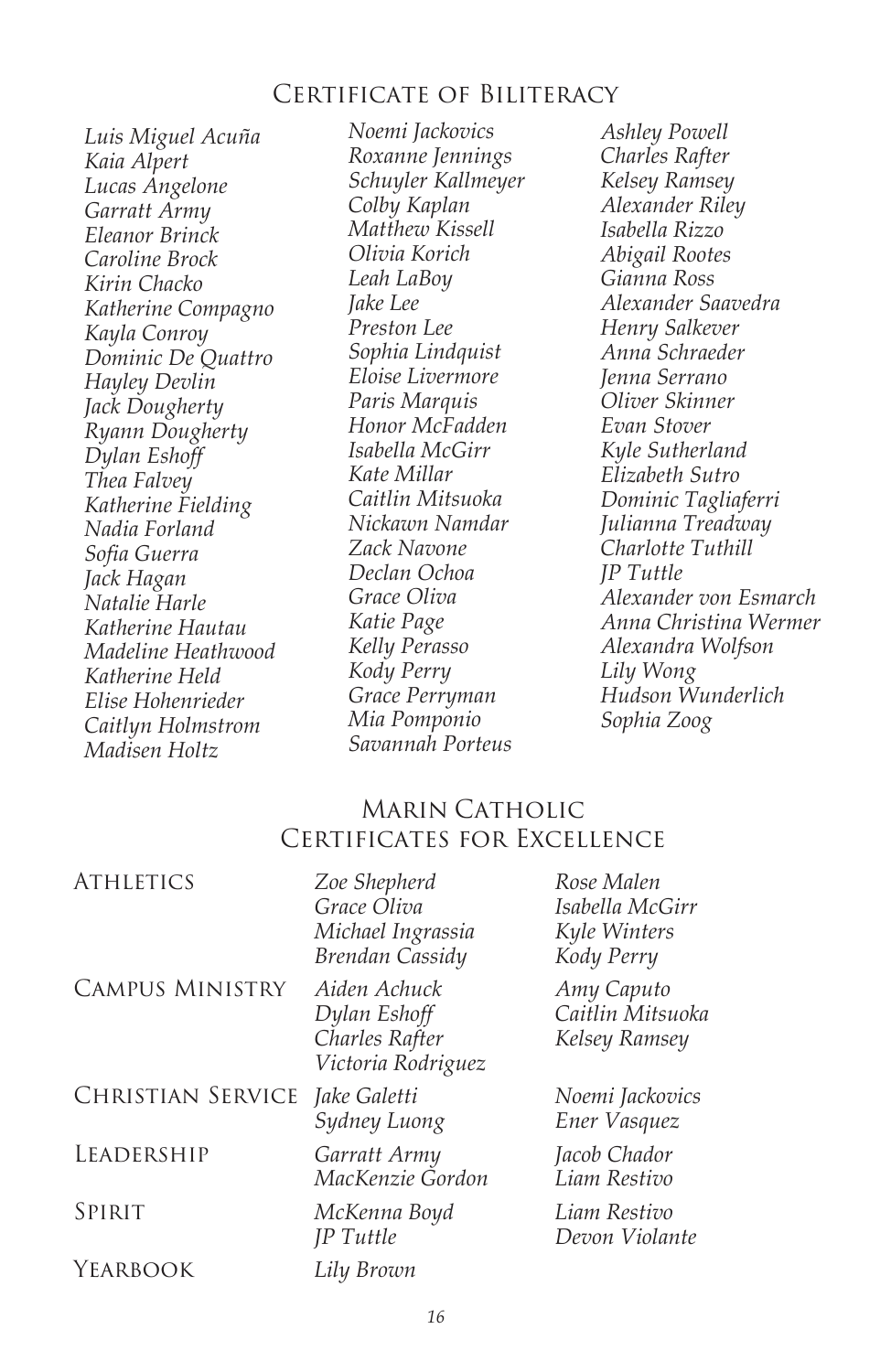#### **MARIN CATHOLIC** Medals for Excellence

Athletics *Thea Falvey Charlie Allen* Christian Service *Mia Petrucela* Leadership *Schuyler Kallmeyer* Yearbook *Tessa Bannister*

Spirit *Alyssa Mulligan* 

#### Marin Catholic Academic Certificates for Excellence

English *Nicholas Batchelder Sofia Guerra Mark Ogden* 

WORLD LANGUAGE italian *Kelly Perasso*

Principled Entrepreneurship *Grace Perryman*

Spanish *Eleanor Brinck Caroline Brock*

History *Katherine Compagno Kayla Conroy*   $O$ livia Kraaijvanger

*Madisen Holtz* 

Mathematics *Kaia Alpert Caitlyn Holmstrom Jason Press Kyle Sutherland*

Science *Kaia Alpert Elise Hohenrieder Jason Press Elizabeth Sutro*

Theology *Kaia Alpert Amy Caputo Lily Farnell Charlotte Tuthill*

Visual and Performing Arts

| <b>ART &amp; DESIGN</b> | Garrett Goldberg<br>Grace Oliva         | Kilee Koch<br>Lily Wong             |
|-------------------------|-----------------------------------------|-------------------------------------|
| <b>CERAMICS</b>         | Brigid Daly<br>Michael Ingrassia        | Ava Ghilotti<br>Jessica Waterman    |
| PHOTOGRAPHY             | Aiden Achuck<br>Alyssa Mulligan         | Max Kline<br>Abigail Rootes         |
| <b>THEATRE</b>          | Dominic De Quattro<br>Liam Restivo      | James McIntyre                      |
| <b>MUSIC</b>            | Johnathan Fitzgibbons<br>Henry Salkever | Grace Gassel<br>Dominic Tagliaferri |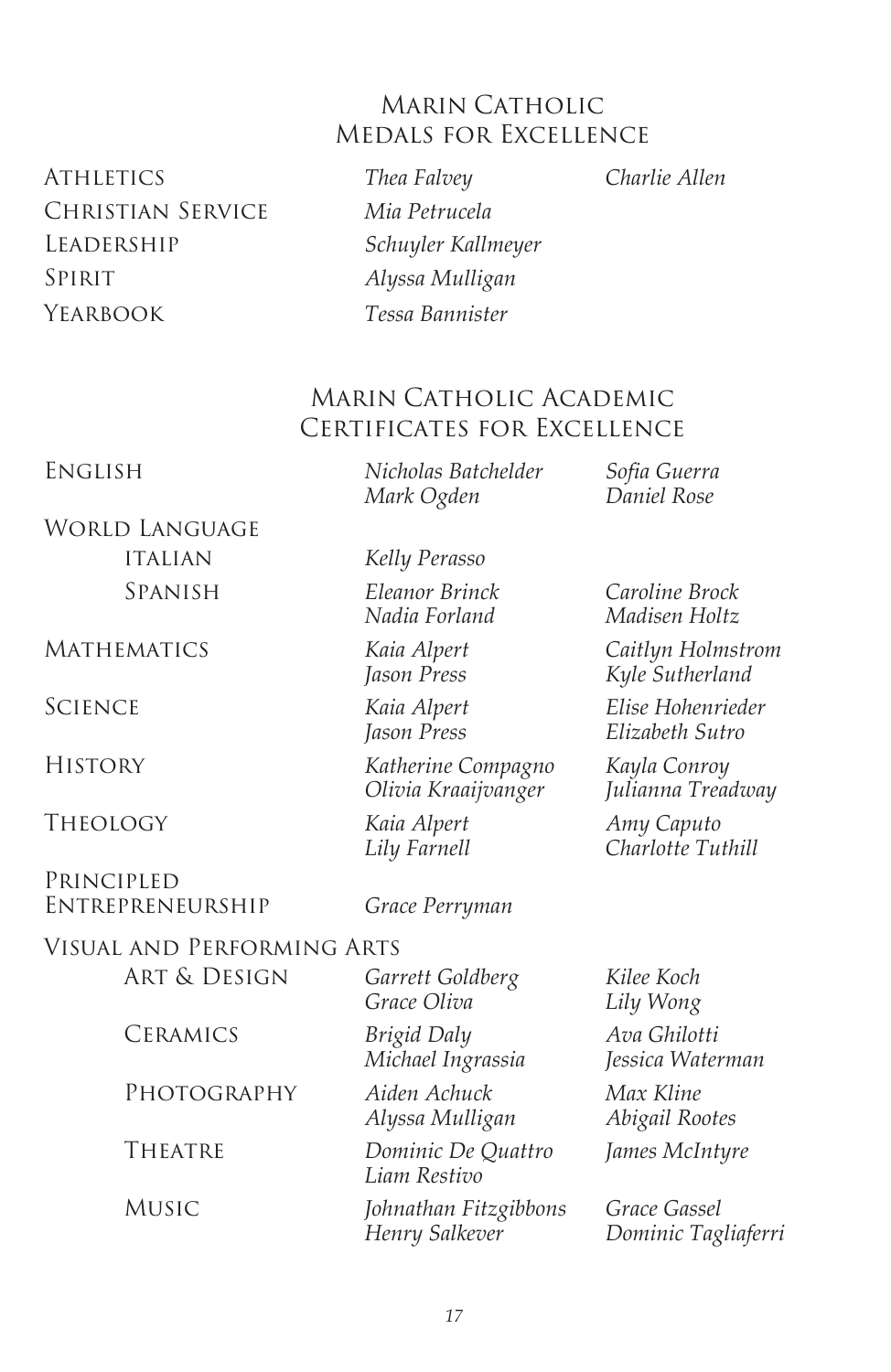### Marin Catholic Academic Medals for Excellence

English *Savannah Porteus* 

| World Language              |                    |
|-----------------------------|--------------------|
| <b>ITALIAN</b>              | Matthew Kissell    |
| Spanish                     | Grace Perryman     |
| <b>MATHEMATICS</b>          | Dominic De Quattro |
| SCIENCE                     | Dominic De Quattro |
| <b>HISTORY</b>              | Katie Page         |
| <b>THEOLOGY</b>             | Cade Neville       |
| PRINCIPLED ENTREPRENEURSHIP | Zack Navone        |
| Visual & Performing Arts    |                    |
| ART & DESIGN                | Leah LaBoy         |
| Ceramics                    | Mia Masturzo       |
| PHOTOGRAPHY                 | Tessa Bannister    |
| <b>THEATRE</b>              | Alexandra Wolfson  |
| Music                       | Jason Press        |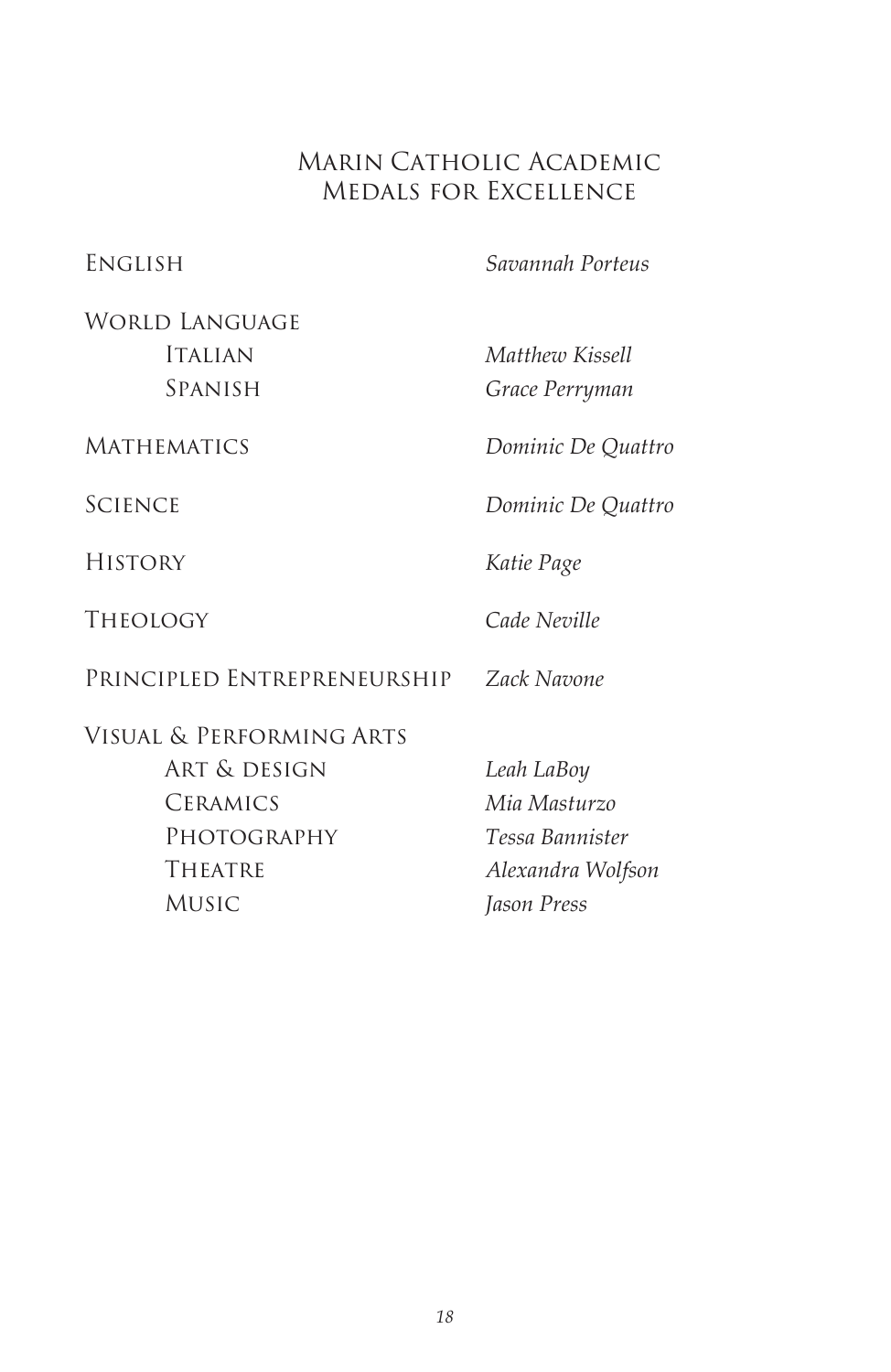#### Distinguished Awards

#### St. Sebastian Sportsmanship

*This award is given to a student-athlete who exhibits leadership qualities and displays Christian values.*

 *Schuyler Kallmeyer*

#### Kate Graham Award

*This award is given to a student who has earned a varisty letter in all 12 seasons of their high school career.*

 *Sergio Ajquiy-Flores* 

#### Ken Tarrant Award

*This award recognizes a student-athlete who has overcome a great physical adversity. Garratt Army* 

#### Dave Tuchsen Award

*This award is given to a student who demonstrates a dedication and commitment to the Visual Arts Department throughout his or her four years at Marin Catholic. Mia Masturzo* 

#### Eva & Mario Ghilotti Outstanding

#### Student Athlete Award

*This award recognizes a student-athlete excelling in athletic, scholarship, leadership, deportment, school, and community involvement.*

 *Charles Knapp and Leah LaBoy*

#### Selah Scholarship for the Performing Arts

*This award is given to a student who has the ability to stop, reflect, and express oneself through their artistic endeavors throughout their four years at Marin Catholic. Jacob Chador*

#### Veronica P. Perotti Award

*In recognition of a student with a strong sense of independence, a drive to succeed, and deeply values family, friends, and life.* 

 *Winner: Regan Widergren Runner up: Danielle Kent*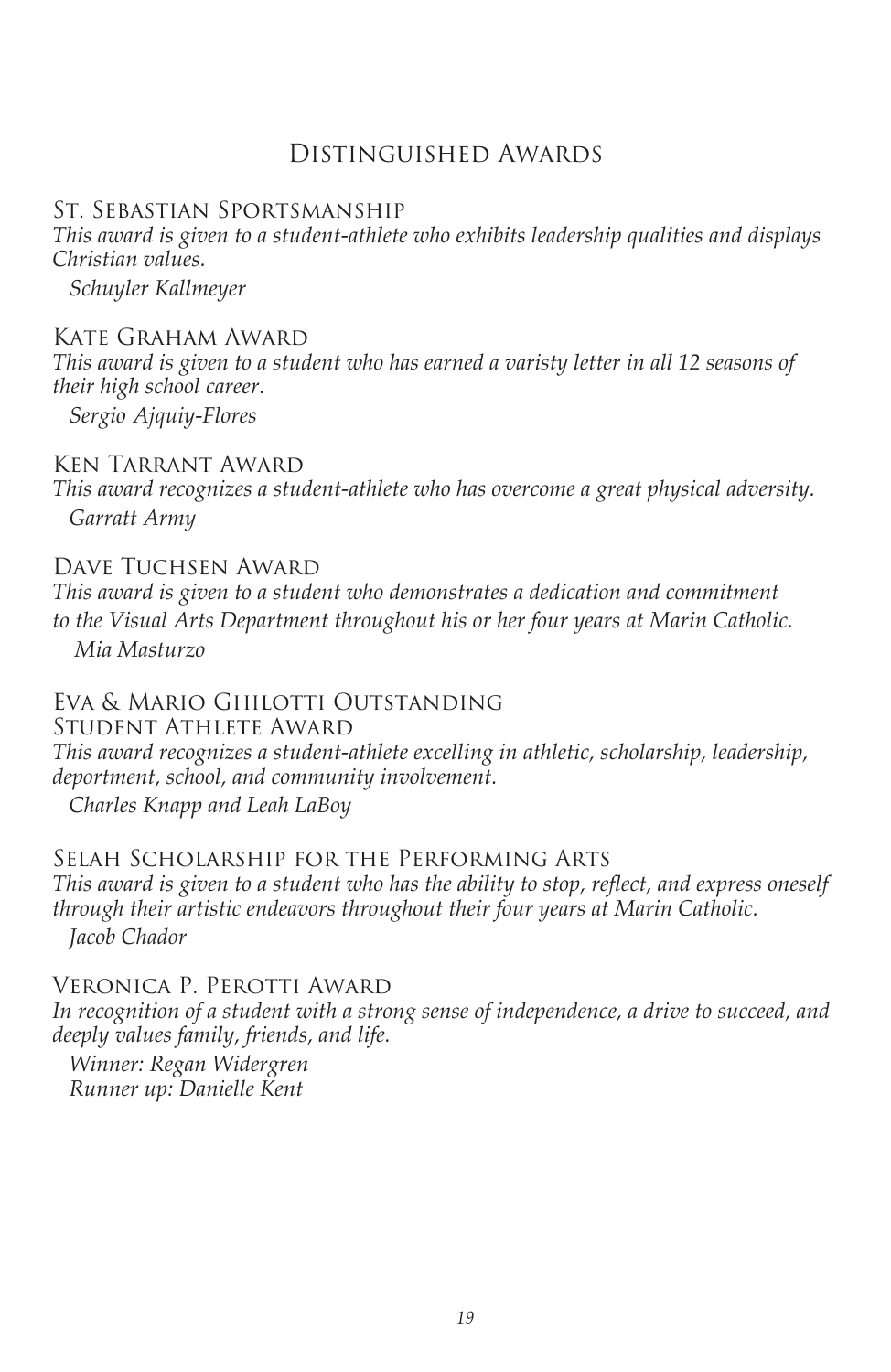#### General Excellence

*Garratt Army with distinction in English, History, Math, Science, Theology, World Language*

*Madeline Heathwood with distinction in English, History, Math, Performing Arts- Music, Science, Theology, World Language*

*Paris Marquis with distinction in English, History, Math, Science, Theology, Visual Arts, World Language*

*Mia Petrucela with distinction in English, History, Math, Performing Arts-Theater, Science, Theology, World Language*

*Sophia Zoog with distinction in History, Math, Performing Arts- Theater, Theology, Visual Arts, World Language*

#### Salutatorian

*Kirin Chacko with distinction in English, History, Math, Performing Arts, Theology, World Language*

#### Valedictorian

*Jacob Chador with distinction in English, History, Math, Performing Arts, Theology, World Language*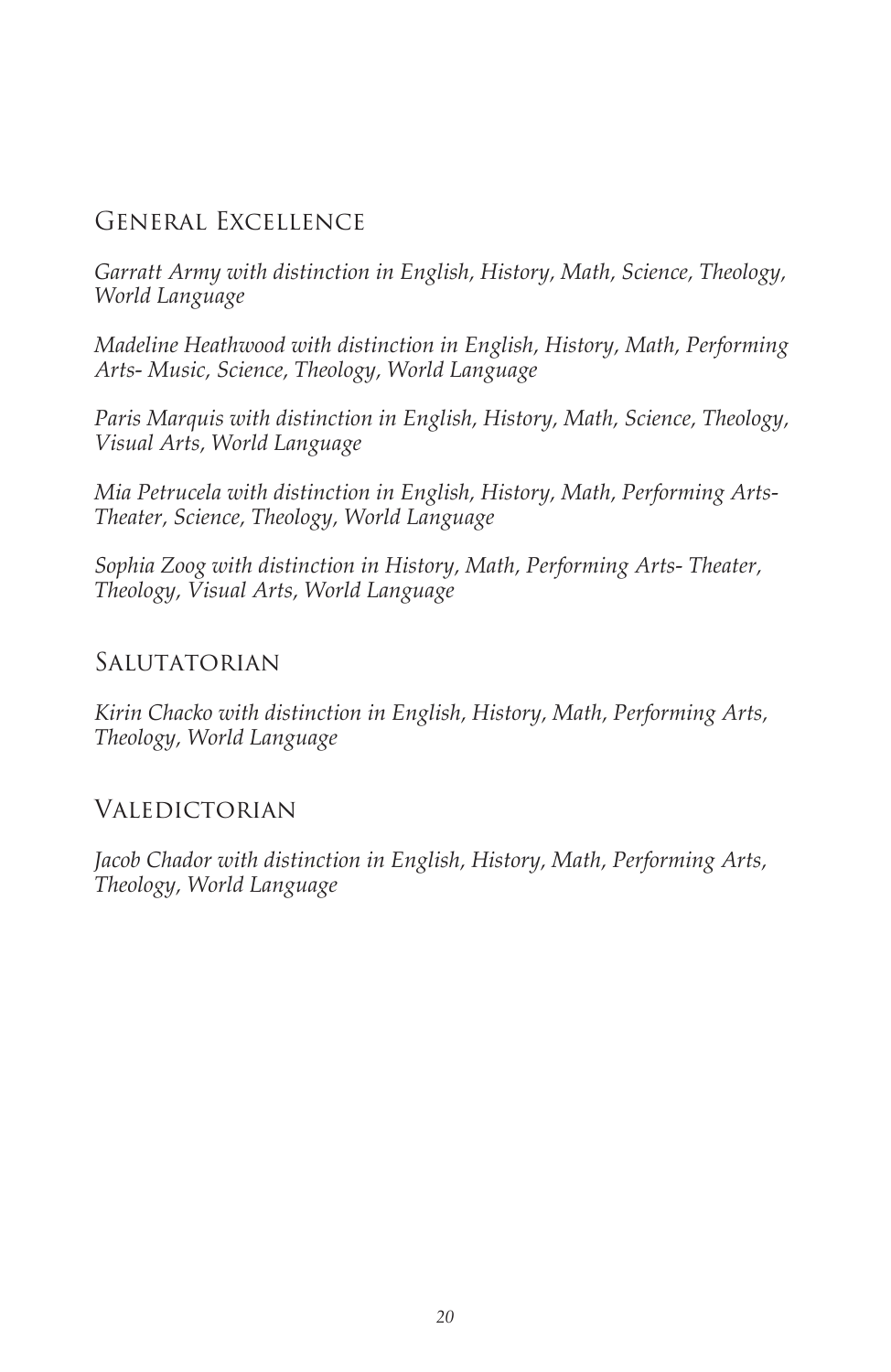## COLLEGE ACCEPTANCES FOR THE CLASS OF 2022

*Alaska Pacific University American University Anderson University Anglo-American University Appalachian State University Arizona State University Auburn University Barry University Baylor University Belmont University Benedictine University at Mesa Biola University Boise State University Boston College Boston University Bowdoin College Bucknell University Cal Poly Humboldt California Baptist University California Lutheran University California Polytechnic State University -San Luis Obispo California State Polytechnic University -Pomona California State University-Chico California State University-Fresno California State University-Fullerton California State University-Long Beach California State University-Los Angeles California State University-Monterey Bay California State University-Northridge California State University-Sacramento California State University-San Marcos Chaminade University of Honolulu Champlain College Claremont McKenna College Clark University Clemson University College of Charleston College of Marin College of the Holy Cross Colorado College Colorado State University-Fort Collins Connecticut College Copenhagen Business School Cornell College Cornell University Cuesta College CUNY John Jay College of Criminal Justice Denison University DePaul University Dominican University of California Drexel University*

*Eastern Illinois University Elon University Embry-Riddle Aeronautical University Fairfield University Florida State University Fordham University Franklin University Switzerland Furman University George Mason University George Washington University Gonzaga University Grand Canyon University Harvard University Hawaii Pacific University High Point University Hobart William Smith Colleges Hofstra University Hult International Business School Indiana Tech Indiana University Iowa State University Kenyon College Lafayette College Lake Forest College Lehigh University Lewis & Clark College Louisiana State University Loyola Marymount University Loyola University Chicago Macalester College Marquette University Marymount Manhattan College Miami University Michigan State University Middlebury College Montana State University Montclair State University New Hampton School New York University Northern Arizona University Occidental College Ohio State University Oklahoma State University Orange Coast College Oregon State University Pace University Pacific Northwest College of Art Pennsylvania State University Pepperdine University Point Loma Nazarene University Pratt Institute Purdue University Quinnipiac University Saint Joseph's University*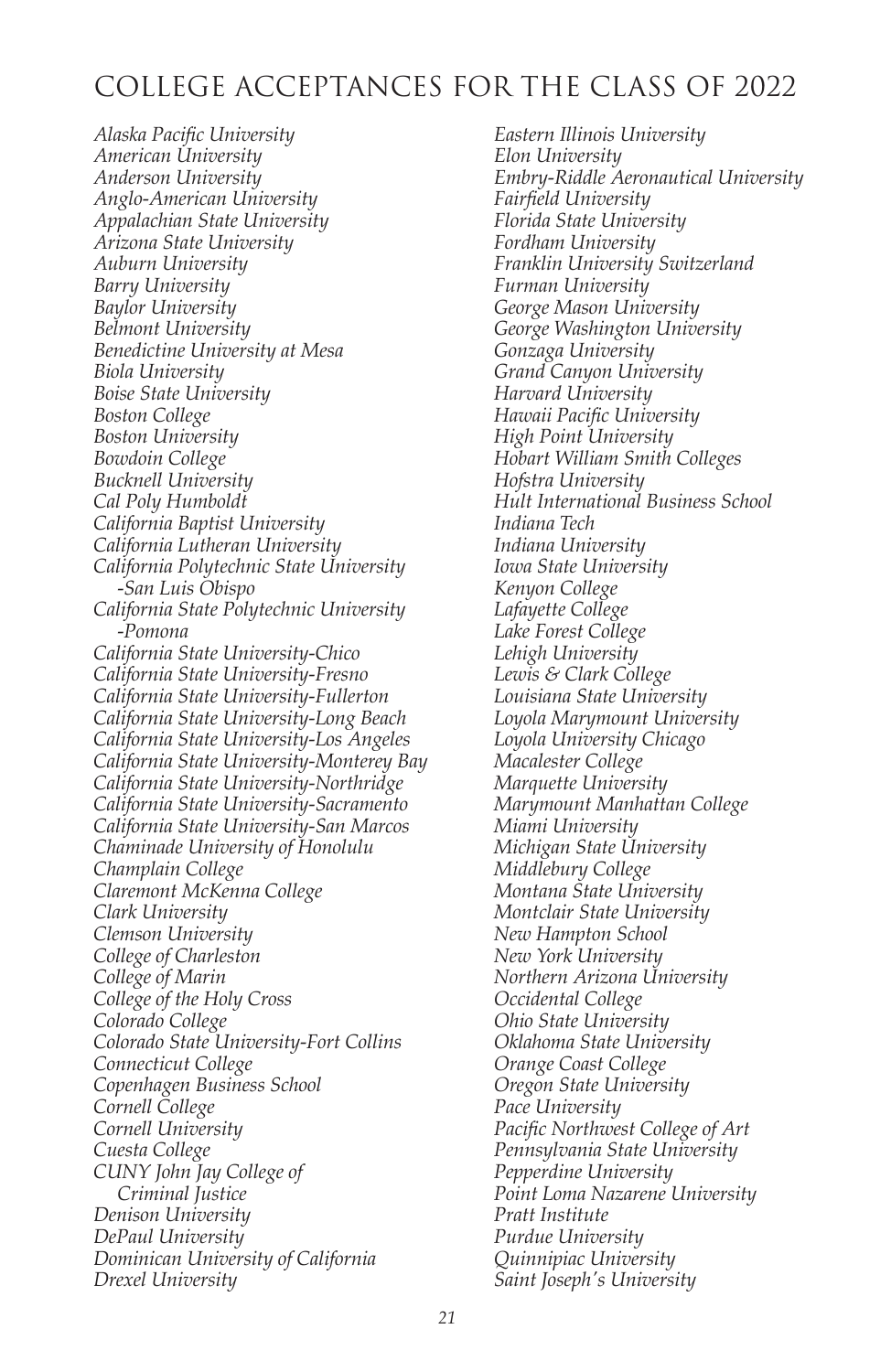*Saint Louis University Saint Mary's College of California San Diego State University San Francisco State University San Jose State University Santa Barbara City College Santa Clara University Savannah College of Art & Design Seattle Pacific University Seton Hall University Skidmore College Sonoma State University Southern Methodist University St. Lawrence University Stanford University Syracuse University Texas A & M University Texas Christian University Texas Tech University The Catholic University of America The New School The University of Alabama The University of North Carolina at Chapel Hill The University of Tennessee Trinity College CT Trinity College Dublin Tufts University Tulane University of Louisiana University College Dublin University of Arizona University of Arkansas University of California-Berkeley University of California-Davis University of California-Irvine University of California-Los Angeles University of California-Merced University of California-Riverside University of California-San Diego University of California-Santa Barbara University of California-Santa Cruz University of Colorado Boulder University of Colorado Colorado Springs University of Delaware University of Denver University of Georgia University of Hawaii at Manoa University of Houston University of Iowa University of Kansas University of Kentucky University of Louisville University of Maine University of Massachusetts University of Miami*

*University of Michigan University of Minnesota University of Mississippi University of Missouri University of Nebraska -Omaha University of Nebraska-Lincoln University of Nevada-Las Vegas University of Nevada-Reno University of New Hampshire University of New Haven University of New Mexico University of North Carolina Wilmington University of Oklahoma University of Oregon University of Portland University of Puget Sound University of Richmond University of Rochester University of San Diego University of San Francisco University of South Carolina University of Southern California University of St. Thomas University of the Pacific University of Toronto University of Utah University of Vermont University of Washington University of Wisconsin University of Wyoming Utah State University Villanova University Washington State University Wesleyan University West Virginia University Western Washington University Whitman College Whitworth University Willamette University Worcester Polytechnic Institute*

#### Description of Student Cords

*Gold - CSF Life Member Blue & White - NHS Member Red - Retreat Leader Silver - Legacy Blue, White & Gray - Junior Fellow Black - Principled Entrepreneurship Institute*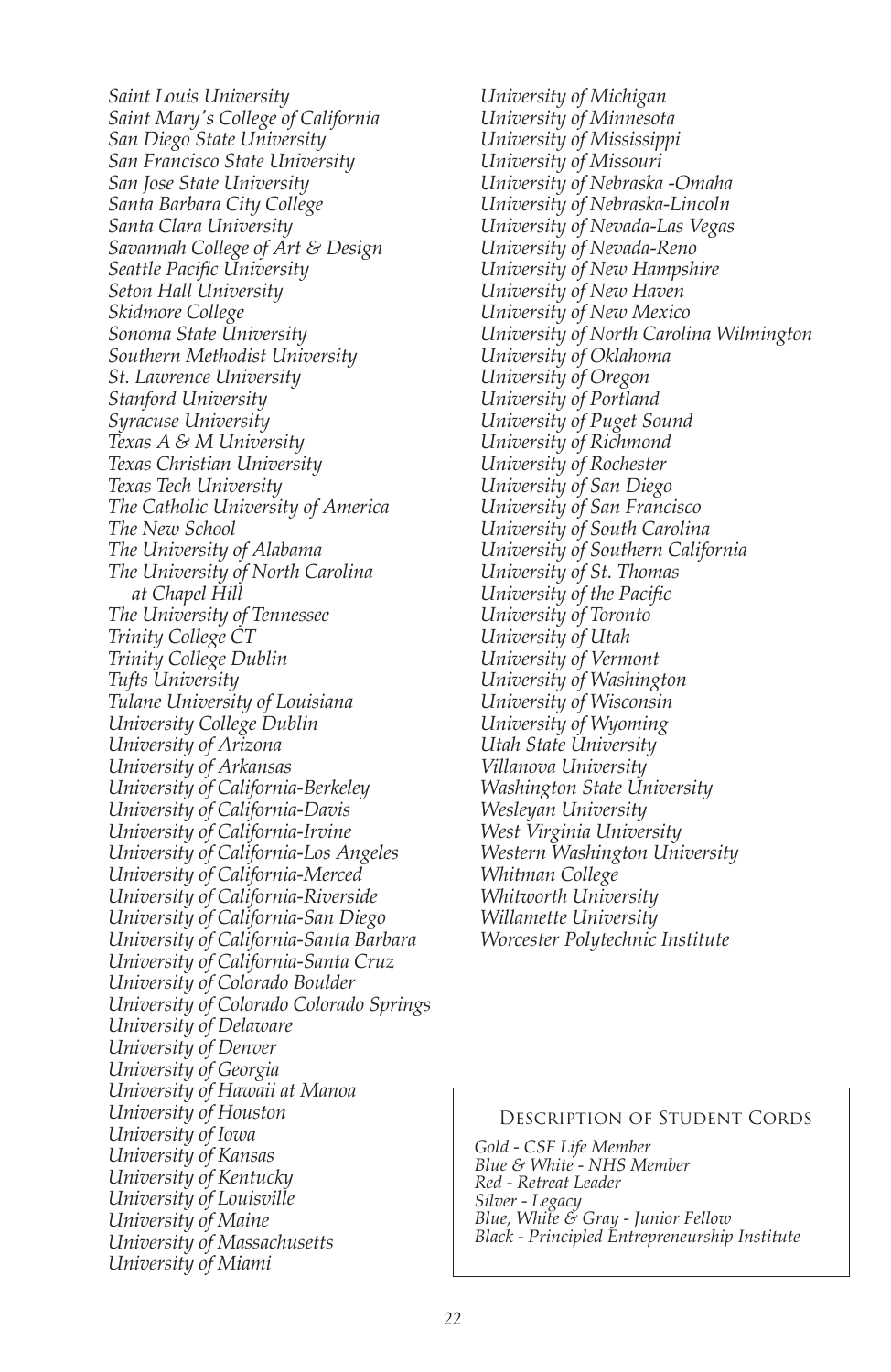#### 2021-2022 Faculty and Staff

*Molly Anibale Gabriella Aversa\* Dave Basso\* Benjamin Baxter Molly Bell Peter Berkhout Alan Biggs Michael Brady Megan Bridgwater Adam Callan\* Joan Caraluggio Orin Carpenter Lianni Castro Teets Jonathan Chavez Roxanne Civarello\* Stanley Cordero Hilary Coroianu\* Andre Demian Debra Dharmer Henri Diaz Gramajo Brittany Diego\* Cristina Dobbins Lisa Dole\* Moriah Dunning Anthony Edwinson Renee Ewert Michelle Fontaine Terrie Freni-Johnson David Friend Father Andrew Ginter Suzanne B. Gooder Marianne Goyette Adam Groshong\* Paul Hamel Maryann Hedstrom Marianne Hill Kimberly Horan\* Matthew Hunn Darren Hutchison Lisa Ingels\* Lily Jackson*

*Bryan Jaeger\* Gina Jaeger\* Mark Jaeger\* Sally Jaeger Gregory Joseph Michael Kamplain Brian Keeton Katelyn Kindelt Tami Kozinski Jessica Kraus\* John Kunst\* Cynthia Larsen Ben Lauffer Amy Leaver John Lee Brendan Lenz\* Kathy Lese Jessica Swanson Lopez\* Richard Luther Malcolm Macdonald Cameron Mahoney Lynn Maloney\* Therese Marrett Casey Marshall Marilyn Martini Jose Mata Michelle Mayfield-Baske Adam McGrath Joan McInnes Jeannine Mitchell Mazi Moayed Emily Morris Mimi Murphy Tim Navone Kelly Newman Dana O'Connor\* Daisy O'Leary Edwin Obregon Michael Onofre Ian Parelius Monica Petrucela\**

*Carri Polizzotti Tony Popovich\* Terry Powers Joe Pramik-Holdaway Laurie Reemsnyder Janie Rockett Sharon Sagar Erik Schmitz Peggy Semling\* Christine Sharps Linda Siler Sister Elizabeth John, O.P. Sister Karol Joseph, O.P. Sister Maria Frassati, O.P. Sister Peter Joseph, O.P. Haley Skinner\* Katie Smith Trevor Smyth Sandy Starkey Nathan Steinberg Amy Stoll Joseph Tassone Arturo Tejeda Thomas Thompson\* Jacqueline Tobe\* Kellen Troxell Katie Tuttle\* Chris Valdez Andy Van Horn Michelle Vollert Patricia Wagner Joe Ward\* Jamie Waterman Gerri Wilkinson Diana Wilson Rachel Wood Yushun Yuen Kate Zamacona*

*\*Marin Catholic Alumni*